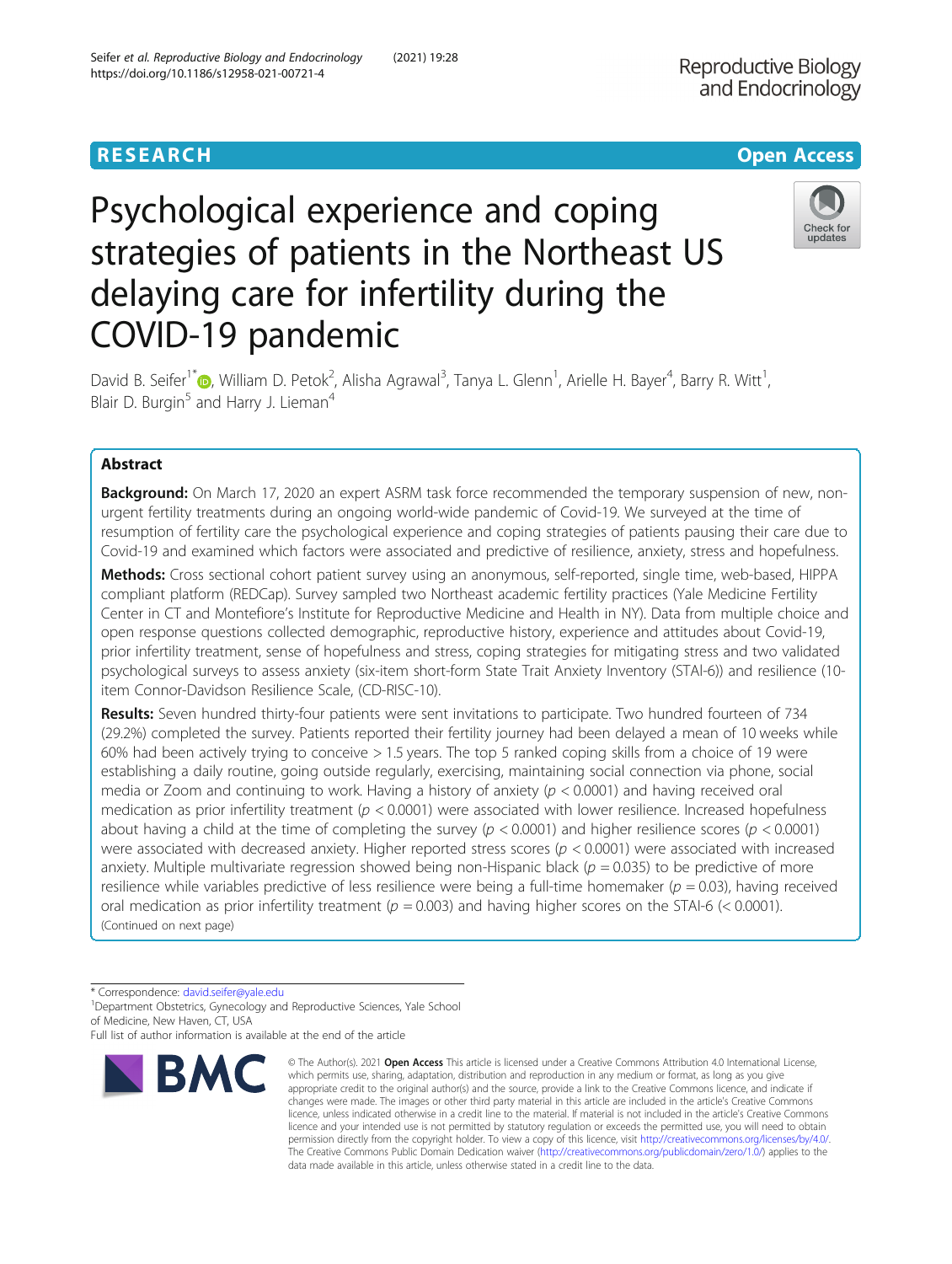## (Continued from previous page)

**Conclusions:** Prior to and in anticipation of further pauses in treatment the clinical staff should consider pretreatment screening for psychological distress and provide referral sources. In addition, utilization of a patient centered approach to care should be employed.

# Introduction

The struggle to conceive with a history of infertility can be psychologically and physically demanding due to both the extensive scheduling and execution of medical testing and treatments ([1\)](#page-14-0), and lack of insurance transparency or absence of insurance itself ([2\)](#page-14-0). Infertility is also associated with immense psychological stress due to its inability to accomplish a desired social role ([3](#page-14-0)). It presents both as a chronic stressor from the potential loss of a personal ideal as well as an acute stressor which results from both the anticipation and the undergoing of a timely workup and the treatment itself. Trouble conceiving challenges men and women's hopes of being a parent, expectations for their futures and confidence in one's body and health ([4\)](#page-14-0). The Covid-19 pandemic that began in early 2020 compounded the situation even further by adding more hurdles and delays in fertility treatment. Others have commented on the lack of knowledge about the psychological health of infertile couples during the pandemic [\(5](#page-14-0)–[7](#page-14-0)).

Resiliency involves employing strategies that allow one to succeed when faced with adversity, as in the case of a global pandemic, and successfully coping with stress [\(8](#page-14-0)). Resilience has been found to be a protective factor that reduces the impact of a myriad of stressors. Importantly, resilience has also been shown to decrease the tendency to experience anxiety in infertility patients ([1\)](#page-14-0), as it is well established that anxiety disorders are common in this patient population ([9\)](#page-14-0). Other research has demonstrated that resilience is a moderator between infertility related stress and fertility quality of life among Chinese women with infertility [\(10](#page-14-0)). We presumed that patients with greater resiliency would have less anxiety and greater coping skills, allowing them to better manage the uncertainty brought on by the impact of COVID-19 on their fertility care. While others have evaluated patient reactions to the suspension of services during the pandemic, most did not employ standardized measures of anxiety and none we found evaluated resiliency with a well validated instrument.

On March 17, 2020, an expert ASRM task force composed of physicians, embryologists and mental health professionals released recommendations for the temporary suspension of new, non-urgent fertility treatments during an ongoing world-wide pandemic. This suspension included new treatment cycles, embryo transfers and elective surgeries. Such recommendations were unprecedented in dealing with an extraordinary crisis which was, at the time, poorly defined, life threatening and ever changing. The lack of warning as well as the ambiguity of such a serious situation led to extreme anxiety on behalf of all involved. From our patients' perspective the pandemic was disruptive in every aspect of their lives and was perceived as an uncontrollable, poorly understood and unanticipated stressful event. Going forward the issued ASRM recommendations were reviewed and revised by the ASRM task force in two-week intervals based on real time acquired information. This eventually resulted in the recommendation of incrementally reopening clinics as of April 24, 2020.

The purpose of this study was to assess the psychological experience as well as the coping strategies of patients pausing their workup and/or treatment due to the Covid-19 pandemic when fertility services were resumed. Furthermore, we were interested in determining which characteristics were associated with and may be predictive of specific psychological outcomes including anxiety, resilience, stress and hopefulness. This knowledge can be useful for providers who care for fertility patients as the pandemic continues. While fertility clinic closures were a unique event, they are likely to recur or alter the way in which fertility care is delivered in the future [\(7](#page-14-0)).

## Materials and methods

This was a cross sectional cohort survey study using an anonymous, self-reported, single time, online, webbased, HIPPA compliant platform (REDCap). The survey sampled two Northeast academic infertility practices (Yale Medicine Fertility Center in New Haven and Greenwich, CT and Montefiore's Institute for Reproductive Medicine and Health in Hartsdale, NY). Patients who were asked to pause their workup and/or fertility treatment during a period from March 2020 until resumption of care were eligible to participate. Non-English speaking patients were excluded from the study. Upon resumption of care patients received an explanation of the study by either an Epic My Chart message or an email and elected to participate or not by taking an online REDcap survey. Patients received one My Chart or email reminder 3 days from the initial request. No further attempts were made to send additional reminders to avoid disturbing anyone's intended sense of privacy or reluctance to participate. Data from multiple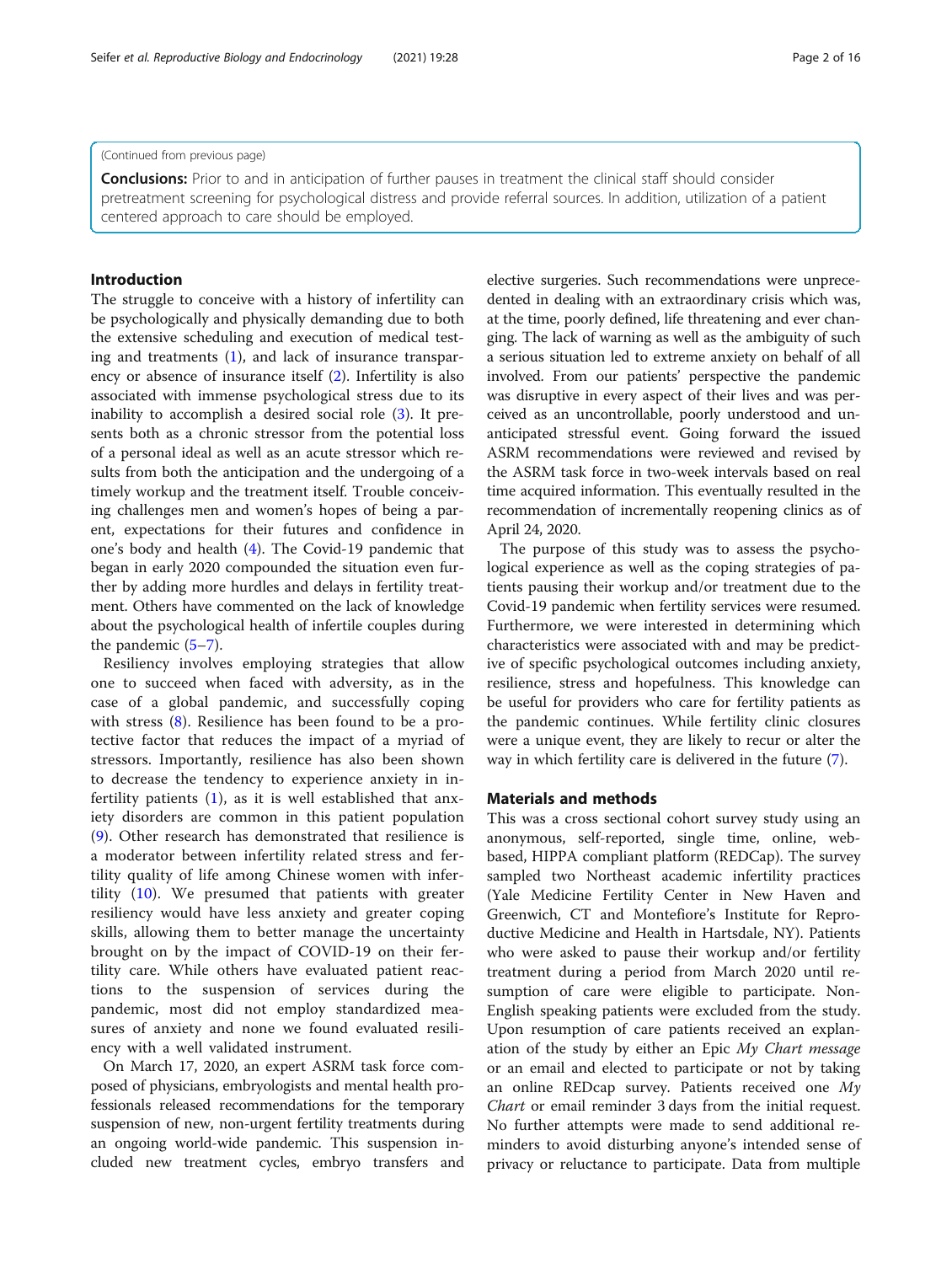choice and open response questions collected demographic, reproductive history, experience and attitudes about Covid-19, infertility treatment, sense of hopefulness, sense of stress, coping strategies for mitigating stress, and to two validated psychological surveys to assess anxiety (six-item short-form State Trait Anxiety Inventory (STAl-6)) and resilience 10-item Connor-Davidson Resilience Scale (CD-RISC-10) with respect to an individual's delay or pause in evaluation and/or treatment during Covid-19. When appropriate, question responses were answered on a 5-point Likert Scale. Survey questions were created through an iterative process and revised to incorporate changes following a pilot delivery to 3 patients and 5 physicians. Data was collected over a three-month period between 5.22.20 and 8.21.20 after IRB exempt status was granted at both institutions.

## Psychological surveys

# Six-item short-form State Trait Anxiety Inventory

Speilberger's State – Trait Anxiety Inventory (STAI) is a sensitive and reliable measure of anxiety but its 40-item length is a barrier to its use. Developed for these circumstances, the STAI-6 has been shown to produce reliable scores comparable to those obtained with the 40 question full-form. It was specifically developed for those situations where the use of the complete form may be contraindicated ([11\)](#page-14-0). Other 6-item versions of the STAI have been developed ([12\)](#page-14-0) but a comparison study found the Marteau and Bekker version had the best correlation with the original STAI ([13\)](#page-14-0). Therefore, the present study employed the Marteau and Bekker version, most recently used with infertility patients being treated with preimplantation genetic testing for aneuploidy (PGT-A)  $(14)$  $(14)$ .

The STAI questions asked participants to choose the most appropriate statement indicating how they felt, at that moment. Directions indicated that there were no right or wrong answers. Participants were advised not to spend too much time on any one statement but to give the answer that best seemed to describe their present feelings. Each question took the form "I feel …" and respondents could choose "not at all" "somewhat" "moderately so" or "very much so." Items are scored between 1 and 4. Higher scores on the STAI-6 indicate greater anxiety levels.

# CD-RISC 10

The Connor Davidson Resilience Scale was initially developed to study posttraumatic stress disorder (PTSD) and the impact of resilience on its treatment. A wide range of studies have developed norms for many populations since its inception. The 10 item version used in this study was developed by Campbell-Sills et al. [\(15](#page-14-0)). Normed on 764 individuals in a community sample, it has the advantage of reduced time for completion and a high correlation with the original 25 item CD-RISC. The original survey is a 25-item 5-point Likert-type assessment of "personal qualities that enable one to thrive in the face of adversity" ([8\)](#page-14-0). Response categories are "not at all true," "rarely true," "sometimes true," "often true," and "true nearly all the time," with responses of "not at all true" worth 0 and "true nearly all the time" worth 4. Participant scores are evaluated based on which quartile they fall into. For the CD-RISC 10 a score of 26 would fall in the lowest 25% of the population, a score of 36 would be the third quartile and 25% of the population would score higher (i.e. 37–40). Scores in the higher quartiles reflect greater levels of resilience. Both the CD-RISC 25 [\(1](#page-14-0)) and the CD-RISC 10 [\(16\)](#page-14-0) have been used with infertility patients.

Participants were asked to "Please indicate how much you agree with the following statements as they apply to you over the last month. If a particular situation has not occurred recently, answer according to how you think you would have felt". Items took the form: "Able to adapt to change", "Can deal with whatever comes", "See the humorous side of things", etc.

## Statistical analysis

R software (R version 3.2.3) [\(17\)](#page-15-0) was used to conduct the statistical analysis. Survey data including demographics, previous fertility diagnosis/treatment, COVID-19 experience, coping strategies, and STAI-6 and CDRISC-10 scores were summarized for the dataset. Means and standard deviations were calculated for quantitative data and counts and percentages were calculated for qualitative data. Correlations were then calculated between these survey data of demographic and fertility information, COVID-19 experience and coping strategies and our specific outcomes of interest which included CDRI SC-10 scores, STAI-6 scores, stress of journey scores and hopefulness about having a child at the time of completion of the survey scores. Kendall rank correlations were calculated between continuous and ordinal variables, ordinal and ordinal variables, and between non-normally distributed continuous variables. Point biserial correlations were calculated between continuous and binary variables while rank biserial correlations were calculated between ordinal and binary variables. Correlations with a  $p$ -value of  $< 0.05$  with Bonferroni correction for multiple comparisons were considered significant.

Multivariate model selection using Least Absolute Shrinkage and Selection Operator (LASSO) with stability selection was then performed using the R 'Stabs' ([18](#page-15-0)) package to determine the most important variables in predicting the outcomes of interest. LASSO is a statistical method that uses regularization techniques for multivariate model selection. It was developed to reduce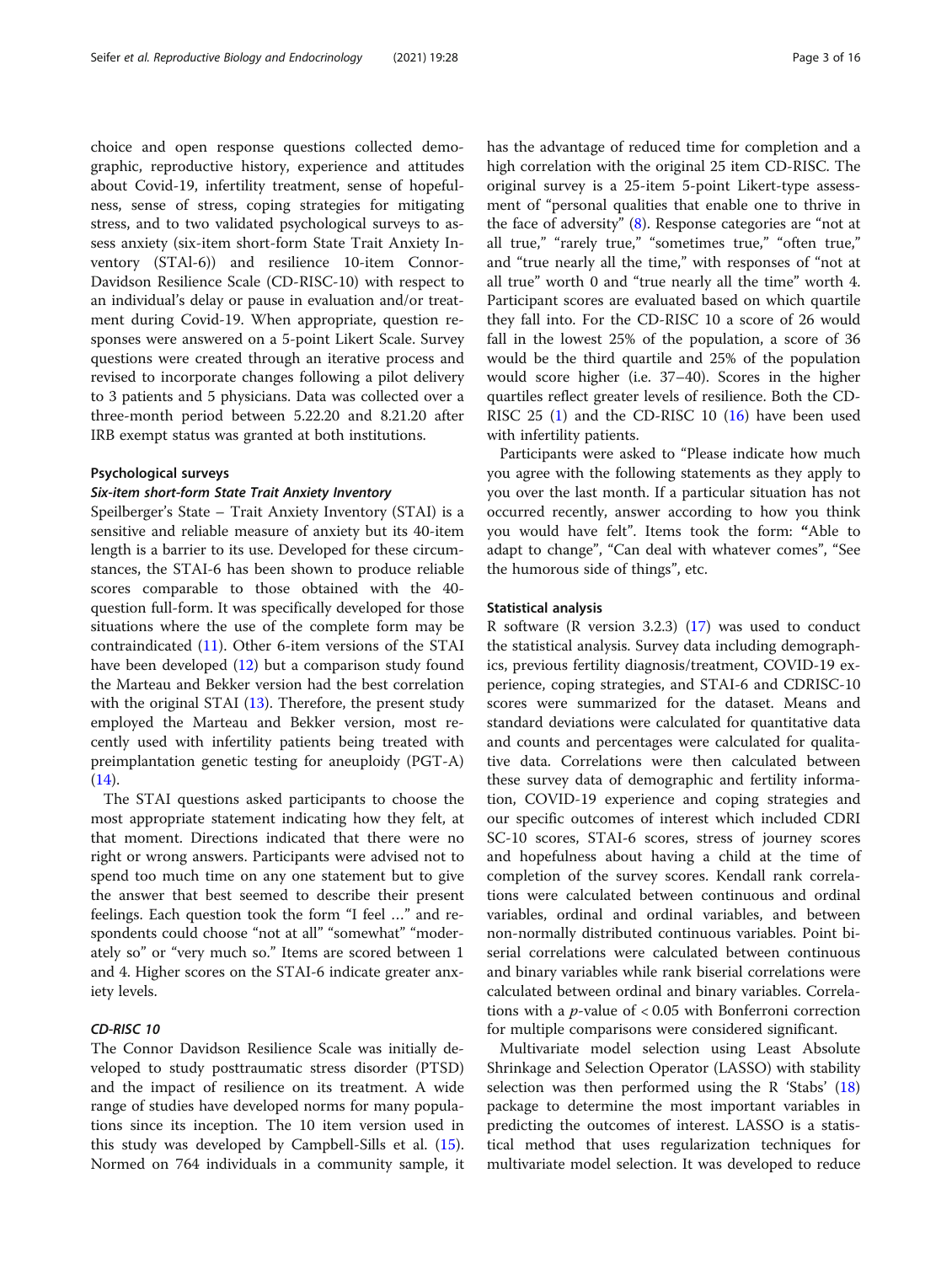over-fitting and improve prediction accuracy over traditional stepwise regression statistical techniques. Stability selection further improves the variable selection process by reducing the number of falsely selected noise variables that can occur in high dimensional datasets. Stability selection with LASSO runs several multiple multivariate regression models on subsets of the full dataset and returns the proportion of times each variable was selected for by LASSO ([19\)](#page-15-0). For the analysis, we normalized each of the variables and then sorted them by the proportion of times they were selected by LASSO with stability selection. We included the top five variables as predictors in our multivariate models to predict each of our outcomes of interest.

# Results

# Demographic information

A total of 734 patients were sent invitations with a single reminder to consider participation in this study. Of the total invitations sent, 214 out of 734 (29.2%) patients completed the survey. Data were collected in departments of obstetrics and gynecology and patients were therefore female. Table [1](#page-4-0) notes that 3 men were in the sample. Subjects were asked how they self-identified with respect to gender. Those 3 subjects who identified themselves as male are transmen who had not undergone gender affirming surgery and were therefore capable of conception. The mean age (+SD) of those responding was  $35.5 + 4.1$  years old. 56.5% were non-Hispanic white, 16.4% were Hispanic, 9.3% non-Hispanic black. 81.3% were married heterosexual, 6% single living alone, 4.2% same sex married. 88.8% had a bachelor's degree or higher. 66.8% reported having no children while 27.6% had a single child and 5.2% with at least 2 children. Most reported (81.3%) being employed full time and 38% having an income of a \$100,000 or more. Please see Table [1](#page-4-0) for summary of demographic profile.

# Fertility history information

Patients reported that their fertility journey was delayed a mean of 10 weeks while 60% had been actively trying to have a baby for more than 1.5 years prior to the delay. 55.6% reported being pregnant before. Among these patients over two-thirds had experienced a previous pregnancy loss. Most patients reported having a confirmed infertility diagnosis (57.5%) with ovarian problems (31%) and unexplained infertility (26%) being the most common diagnosis. Most patients had tried intrauterine insemination (IUI) (37%), oral medications (36%) or in vitro fertilization (IVF) (34%) prior to the delay and 60.3% were considering IVF while 37% were considering frozen embryo transfer (FET) for their next infertility step. The majority of respondents (80.8%) had not taken medications for depression or anxiety in the last 12

months prior to the delay. Three fourths of surveyed patients believed that emotional stress could reduce the success of treatment. Yet, there is little to no rigorous research demonstrating a biological causality for infertility due to emotional stress ([20](#page-15-0), [21\)](#page-15-0). A group of patients reported they had not paused their treatment (33.6%). Those individuals were between phases of treatment and waiting to identify a donor or gestational carrier and therefore did not experience a pause in treatment. These processes take weeks or months and started before the pandemic and did not end until after restrictions were eased, Hence, no pause was experienced. Please see Table [2](#page-6-0) for summary of fertility history.

# Covid-19 experience and attitudes

Most of the respondents (60.7%) were required to shelter in place for a mean of 9.8 weeks during this pause. Of those patients who were required to shelter in place, 8.5% reported sheltering in place with 0 people, 50% reported sheltering in place with 1 other person, and 40% reported sheltering in place with 2 or more people. Most patients reported working from home (53.3%) during the treatment pause and 72.9% did not have a change in employment. On a scale of 1–5, with 1 being most important and 5 being least important, patients were asked to rank various stressors from most to least important during the treatment pause and currently. During the treatment pause, patients had ranked mental health (2.4) first followed by physical health (2.6), personal safety [\(3](#page-14-0)), strain on relationship with partner (3.6), and financial situation (3.7). At time of completing the survey, patients ranked physical health (2.3) first followed by mental health (2.4), personal safety (2.9), strain on relationship with partner (3.8), and financial situation (3.8). Most patients did not develop COVID-19 symptoms (82.2%), did not test positive for COVID-19 (86.4%), and were not hospitalized for COVID-19 (90.2%). Most patients were informed about a pause in their care via phone call from a nurse (26.2%) or physician (17.8%) or through EMR messaging (20.1%). Despite this, most patients (58.4%) did not feel part of the decision-making process. Most patients reported feeling frustrated but understanding of the pause (39.3%). On a scale of 1–5, with 1 being least stressful and 5 being most stressful, patients rated the stress of this pause a 3.4. 38.8% of patients could not compare the stress of the pause to the options listed in the survey however, of those that could, 13.6% compared it to changing jobs, 13.1% thought it was comparable to the illness of a close family member, 9.8% to moving their residence, 8.9% to a pregnancy loss, 4.2% to a death of a close family member while only 0.5% compared it to loss of a child. Most patients reported that their fertility clinic did not offer them mental health support services (56.1%) and most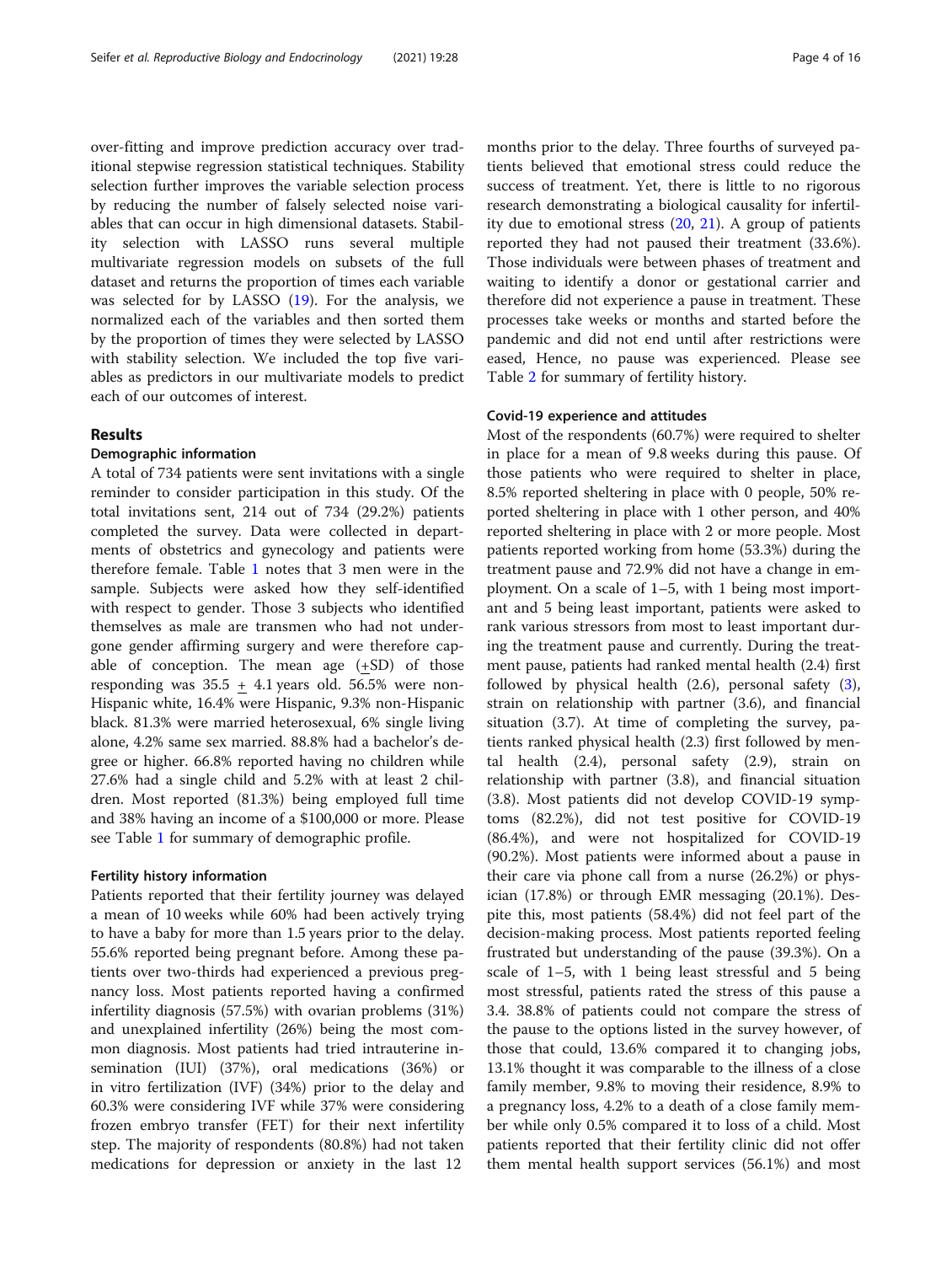<span id="page-4-0"></span>Table 1 Demographics of survey participants<sup>a</sup>

|                                                         | $n = 214$  |
|---------------------------------------------------------|------------|
| Age mean (sd)                                           | 35.5(4.1)  |
| Sex $n(\%)$                                             |            |
| Female                                                  | 202(94.4%) |
| Male                                                    | $3(1.4\%)$ |
| Race/ethnicity n(%)                                     |            |
| Non-Hispanic White                                      | 121(56.5%) |
| Hispanic                                                | 35(16.4%)  |
| Non-Hispanic Black                                      | 20(9.3%)   |
| Asian                                                   | 17(7.9%)   |
| Other                                                   | $9(4.2\%)$ |
| Prefer not to say                                       | 8(3.7%)    |
| Religion n(%)                                           |            |
| Christian                                               | 132(61.7%) |
| No Religion                                             | 34(15.9%)  |
| Jewish                                                  | 17(7.9%)   |
| Prefer not to say                                       | 12(5.6%)   |
| Hindu                                                   | 6(2.8%)    |
| Muslim                                                  | 6(2.8%)    |
| <b>Buddhist</b>                                         | $2(0.9\%)$ |
| Other                                                   | $1(0.5\%)$ |
| Relationship Status n(%)                                |            |
| Married (Heterosexual)                                  | 174(81.3%) |
| Single living alone                                     | 13(6.1%)   |
| Married (Same sex)                                      | $9(4.2\%)$ |
| In a relationship, unmarried                            | 8(3.7%)    |
| Single living with heterosexual partner                 | 7(3.3%)    |
| Other                                                   | $1(0.5\%)$ |
| What is the highest education level you completed? n(%) |            |
| Masters Degree                                          | 92(43%)    |
| <b>Bachelors Degree</b>                                 | 60(28%)    |
| Professional Degree (PhD, MD, DO, JD, et al.)           | 38(17.8%)  |
| High School Graduate or equivalent                      | 13(6.1%)   |
| Associates Degree                                       | $9(4.2\%)$ |
| Less than High School                                   | $1(0.5\%)$ |
| Employment n(%)                                         |            |
| Employed full time                                      | 174(81.3%) |
| Employed part time                                      | 16(7.5%)   |
| Unemployed                                              | 12(5.6%)   |
| Full-time homemaker                                     | 6(2.8%)    |
| Income n(%)                                             |            |
| Less than \$100,000                                     | 103(48.1%) |
| \$100,000 or more                                       | 83(38.8%)  |
| Prefer not to say                                       | 27(12.6%)  |
| How many children do you have? n(%)                     |            |

|  |  |  |  | Table 1 Demographics of survey participants <sup>a</sup> (Continued) |  |
|--|--|--|--|----------------------------------------------------------------------|--|
|--|--|--|--|----------------------------------------------------------------------|--|

|                | $n = 214$  |
|----------------|------------|
|                | 143(66.8%) |
|                | 59(27.6%)  |
| $\mathcal{P}$  | 10(4.7%)   |
| $\overline{3}$ | $1(0.5\%)$ |
|                |            |

<sup>a</sup>Note that that the denominator,  $n = 214$ , is based on the total number of patients who responded to the survey questions but not all survey questions were required. Totals do not equal 100% in each category as not all patients answered every survey question

patients did not seek mental health assistance (75.7%). However, of those that did seek mental health assistance, 87.5% found it helpful. Note that that the denominator,  $n = 214$ , is based on the total number of patients who responded to the survey questions but not all survey questions were required. Totals do not equal 100% in each category as not all patients answered every survey question. Please see Table [3](#page-8-0) for summary of Covid-19 experience and attitudes.

## Coping strategies to mitigate stress

From a list of 19 different coping strategies, patients were asked to select their top 5 coping strategies and rank them from 1 to 5 with 1 being most successful and 5 being least successful. Most patients ranked establishing a daily routine (43.5%), going outside regularly (38.8%), exercising (38.3%), maintaining social connection via phone, social media or Zoom (31.8%) or working (27.6%) as one of their top 5 coping skills. Establishing a daily routine had the highest mean rank (2.2) followed by exercise (2.3) and then going outside regularly (2.4). Patients reported exercising a mean of 3.1 days per week. Most patients reported going outside when weather permitted (77.1%) and reported going outside a mean of 5.2 days per week. Marijuana use increased for a small number of patients (1.9%). However, alcohol use increased for almost one fourth (23.8%). While many patients reported no weight change, a large percentage indicated weight fluctuation of 5 or more pounds (31.8%) Most patients reported that they did not change their mind about the treatment they would pursue (69.6%). The majority of patients did not have to change treatment plans due to financial considerations (76.2%) and most patients reported that they would continue with their original treatment plan (75.7%). If such circumstances were to happen again, many patients (40.2%) reported that they would proceed with treatment if they could regardless of unknown risks. Most patients (59.3%) reported that their partner was their greatest support person during the pause.

On a scale of 1–5 with 1 being least hopeful and 5 being most hopeful, patients were asked to rate their hopefulness about having a child prior to the pandemic and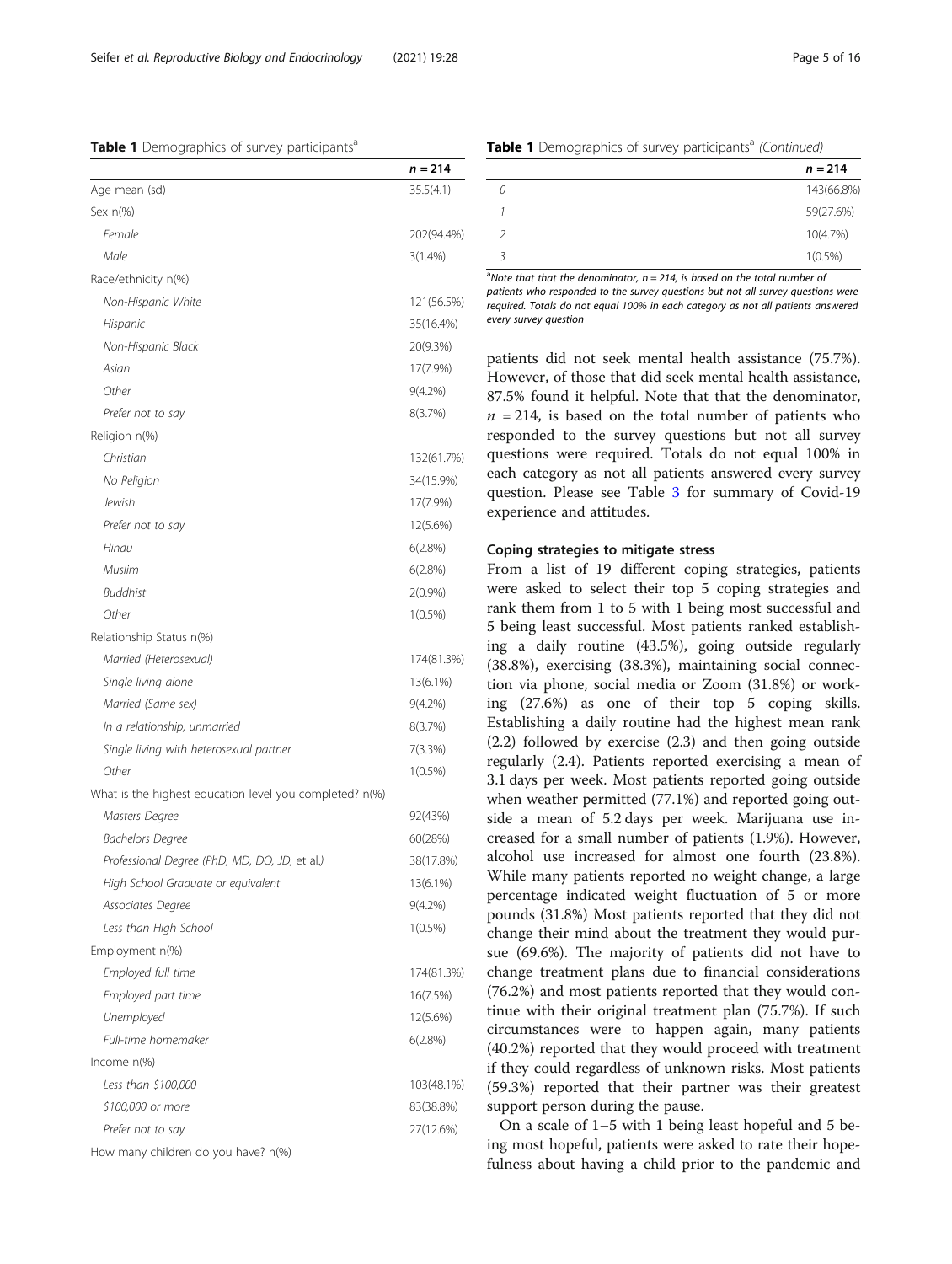their hopefulness about having a child at the time the survey was completed. The mean hopefulness about having a child prior to the pandemic was 4.1 and the mean hopefulness about having a child at the time the survey was completed was 3.9. Finally, patients were asked to complete two psychometric questionnaires to assess the overall anxiety (STAI-6) and resilience (CD-RISC-10) in this population. The mean anxiety score (STAI score) was 45 (range  $20-76.7$ , SD = 13.7) and the mean resilience score (CDRISC-10 score) was 28.2 (Range 11–40,  $SD = 5.9$ ). To place these scores in perspective, STAI-6 scores range from 20 to 80 with scores greater than or equal to 45 indicating high anxiety. CDRISC-10 scores range from 0 to 40 with scores less than or equal to 29 in the lowest 25% of the general population for resilience. Note that that the denominator,  $n = 214$ , is based on the total number of patients who responded to the survey questions but not all survey questions were required. Totals do not equal 100% in each category as not all patients answered every survey question. Please see Table [4](#page-10-0) for summary of coping strategies, anxiety, and resilience of survey participants.

## Correlations

## Anxiety

The variables associated with decreased anxiety included increased hopefulness about having a child at the time of completing the survey ( $p < 0.0001$ ) and higher resilience scores ( $p < 0.0001$ ). The variable associated with increased anxiety included higher reported stress ( $p \leq$ 0.0001).

# Resilience

The variables associated with lower resilience included higher anxiety ( $p < 0.0001$ ) and having received oral medication as prior infertility treatment ( $p < 0.0001$ ). No variables were statistically significantly associated with higher resilience after applying the Bonferroni correction for multiple comparisons.

# Stress

The variables associated with a less stressful journey included being understanding of the pause due to unknown risks ( $p < 0.0001$ ), feeling part of the decision making process ( $p < 0.0001$ ), choosing to have a pause of several months to stay safe if circumstances were to happen again ( $p < 0.0001$ ), not comparing the pause to a previous life event ( $p < 0.0001$ ), not having a pause in treatment ( $p < 0.0001$ ), and not going to therapy for mental health ( $p < 0.0001$ ). The variables associated with a more stressful journey included not feeling part of the decision-making process ( $p < 0.0001$ ), having a higher anxiety score ( $p < 0.0001$ ), having persistent feelings of frustration and anger about the pause ( $p < 0.0001$ ),

comparing the pause to a pregnancy loss ( $p < 0.0001$ ), and having an increased delay in treatment ( $p < 0.0001$ ).

# Hopefulness

The variable associated with more hopefulness about having a child at the time of completing the survey included increased hopefulness about having a child prior to the pandemic ( $p < 0.0001$ ). The variables associated with less hopefulness about having a child now include increased anxiety ( $p < 0.0001$ ) and having to change treatment plans due to financial considerations ( $p <$ 0.0001).

## Multivariate analysis to predict anxiety

In the multivariate model the variables predictive of less anxiety included higher resilience scores  $(p < 0.0001)$ and understanding reasons for the pause ( $p = 0.003$ ). The variables predictive of increased anxiety included living alone ( $p = 0.001$ ) and having a confirmed infertility diagnosis ( $p = 0.001$ ).

## Multivariate analysis to predict resilience

In the model, the variables predictive of more resilience included being Non-Hispanic Black ( $p = 0.035$ ). The variables predictive of less resilience included being a fulltime homemaker ( $p = 0.03$ ), having received oral medication as prior infertility treatment ( $p = 0.003$ ) and having higher anxiety scores on the STAI-6 Score (< 0.0001). Please see Table [5](#page-12-0) for summary of multivariate analysis for psychological outcomes of interest.

# Multivariate analysis to predict stress of journey

In the model, the variables predictive of a less stressful journey were not having a pause in treatment  $(p =$ 0.003), being understanding of the pause due to the unknown risks  $(p \lt 0.0001)$  and feeling part of the decision-making process ( $p = 0.036$ ). The variables predictive of a more stressful journey include a greater number of weeks delayed in the fertility journey ( $p <$ 0.0001) and higher anxiety scores ( $p < 0.0001$ ).

# Multivariate analysis to predict hopefulness about having a child at the time of completing survey

In the multivariate analysis model, the variable predictive of more hopefulness about having a child at time of completing the survey was being more hopeful about having a child prior to the pandemic ( $p < 0.0001$ ). The variables associated with less hopefulness included going to mental health therapy and it not helping ( $p = 0.002$ ), changing treatment plans due to financial considerations  $(p < 0.001)$ , pausing during IVF treatment prior to egg retrieval ( $p = 0.042$ ) and having higher anxiety scores  $(p < 0.0001)$ .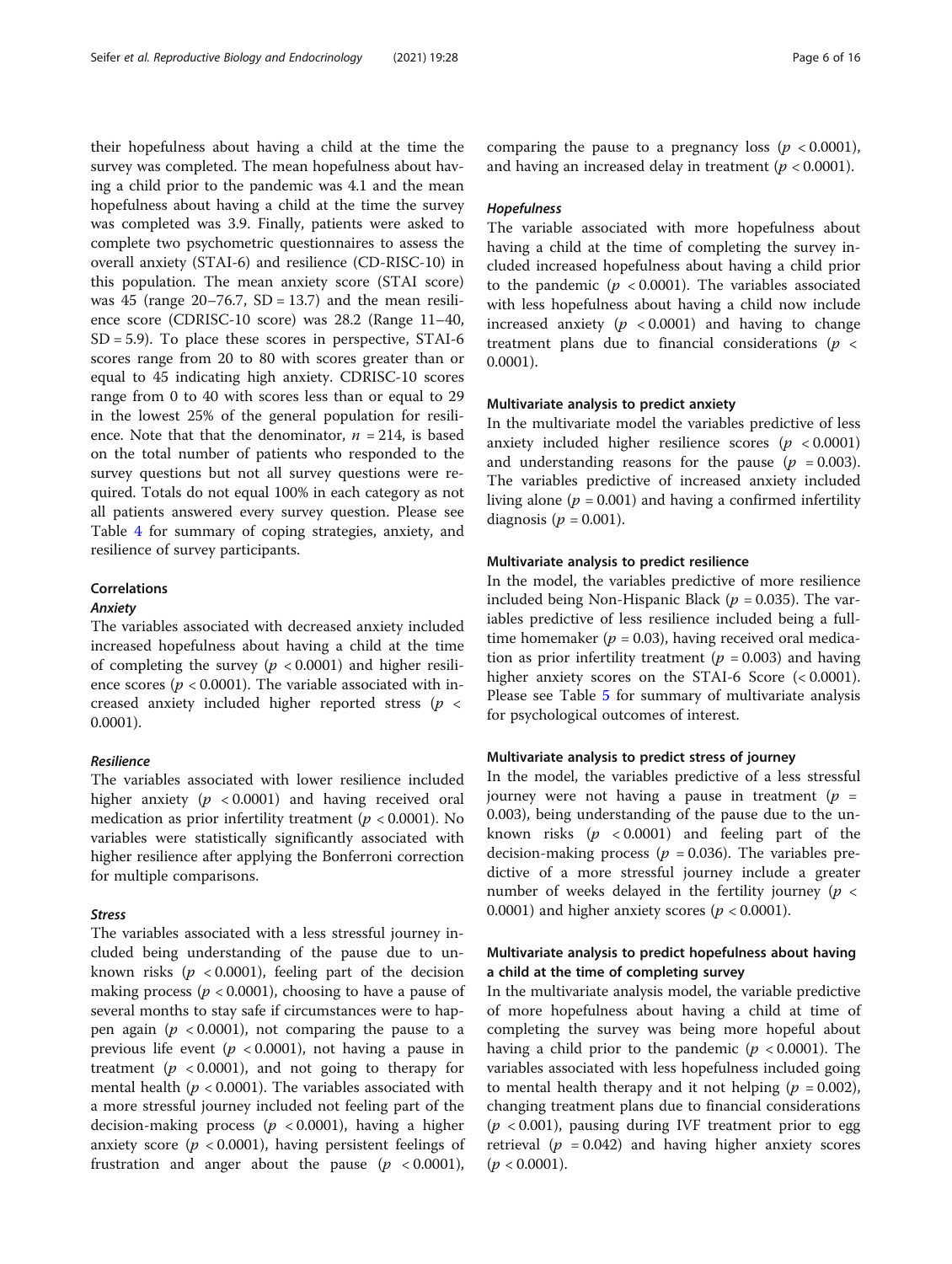<span id="page-6-0"></span>

|                                                                                 | $n = 214$  |
|---------------------------------------------------------------------------------|------------|
| At what point in evaluation or treatment did you pause? n(%)                    | 72(33.6%)  |
| During fertility testing/evaluation prior to actual fertility treatment         | 34(15.9%)  |
| During non- In Vitro Fertilization (IVF) fertility treatment                    | 30(14%)    |
| Prior to starting any fertility testing/evaluation                              | 27(12.6%)  |
| During IVF treatment after egg retrieval but cancelled transfer (froze embryos) | 21(9.8%)   |
| During frozen embryo transfer (FET) cycle                                       | 15(7%)     |
| During IVF treatment prior to egg retrieval                                     | 12(5.6%)   |
| I have not paused                                                               | 72(33.6%)  |
| How many weeks do you believe your fertility journey was delayed? mean (sd)     | 10(5)      |
| Does your health insurance cover any part of your infertility treatment? n(%)   |            |
| Yes                                                                             | 175(81.8%) |
| No.                                                                             | 33(15.4%)  |
| Do not know                                                                     | $4(1.9\%)$ |
| How long have you been actively trying to have a baby? n(%)                     |            |
| $>48$ months                                                                    | 53(24.8%)  |
| $18 - 24$ months                                                                | 31(14.5%)  |
| $12 - 18$ months                                                                | 29(13.6%)  |
| 36-48 months                                                                    | 25(11.7%)  |
| $6 - 12$ months                                                                 | 25(11.7%)  |
| $< 6$ months                                                                    | 22(10.3%)  |
| 24-36 months                                                                    | 20(9.3%)   |
| How many times have you been pregnant? mean (sd)                                | 1.1(1.4)   |
| Have you had a pregnancy loss? n(%)                                             |            |
| <b>No</b>                                                                       | 124(57.9%) |
| Yes                                                                             | 83(38.8%)  |
| How many pregnancy losses have you had? mean (sd)                               | 0.7(1.2)   |
|                                                                                 |            |

| Do you have a confirmed infertility diagnosis? n(%)          |             |
|--------------------------------------------------------------|-------------|
| Yes                                                          | 123(57.5%)  |
| No                                                           | 60(28%)     |
| Do not Know                                                  | 24(11.2%)   |
| Choose up to 2 reasons from the list n(%)                    |             |
| Ovulation problem (i.e. polycystic ovarian syndrome          | 38(17.8%)   |
| Unexplained                                                  | 32(15%)     |
| Advanced age/ decreased ovarian reserve (low number of eggs) | 26(12.1%)   |
| Male factor                                                  | 25(11.7%)   |
| Blocked fallopian tubes                                      | 16(7.5%)    |
| Other                                                        | $11(5.1\%)$ |
|                                                              |             |

Fibroids 3(1.4%) Infertility treatments you have had prior to pausing treatment: n(%)

| Intrauterine Insemination (IUI)     | 79(36.9%) |
|-------------------------------------|-----------|
| Oral medication (Clomid, Letrozole) | 77(36%)   |
| In Vitro <i>Fertilization (IVF)</i> | 73(34.1%) |

Endometriosis 9(4.2%) Anatomical uterine problem  $3(1.4\%)$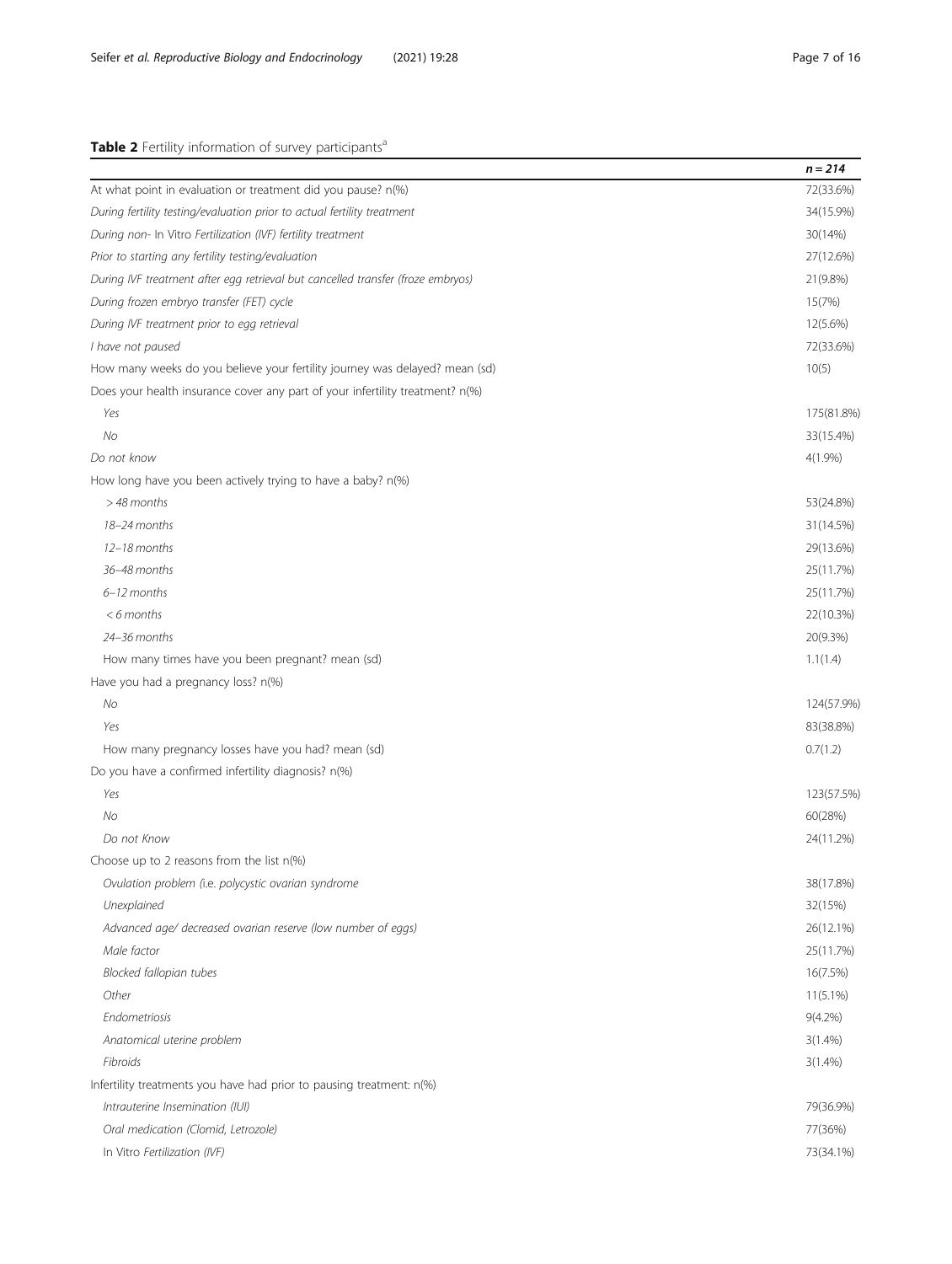# Table 2 Fertility information of survey participants<sup>a</sup> (Continued)

|                                                                             | $n = 214$  |
|-----------------------------------------------------------------------------|------------|
| None                                                                        | 63(29.4%)  |
| Injectable (Menopur, Gonal-F)                                               | 58(27.1%)  |
| Frozen Embryo Transfer (FET)                                                | 33(15.4%)  |
| Egg freezing                                                                | 28(13.1%)  |
| Surgery                                                                     | 23(10.7%)  |
| Endometriosis treatment                                                     | 6(2.8%)    |
| Other                                                                       | 5(2.3%)    |
| Donor sperm                                                                 | $3(1.4\%)$ |
| Do not know                                                                 | 2(0.9%     |
| Donor eggs                                                                  | $1(0.5\%)$ |
| Gestational Carrier/Surrogate                                               | $1(0.5\%)$ |
| Infertility treatments you are considering: n(%)                            |            |
| In Vitro Fertilization (IVF)                                                | 129(60.3%) |
| Frozen Embryo Transfer (FET)                                                | 79(36.9%)  |
| Injectables (Menopur, Gonal-F)                                              | 51(23.8%)  |
| Intrauterine Insemination (IUI)                                             | 41(19.2%)  |
| Oral medication (Clomid, Letrozole)                                         | 39(18.2%)  |
| Egg freezing                                                                | 17(7.9%)   |
| Donor sperm                                                                 | $9(4.2\%)$ |
| Donor eggs                                                                  | 8(3.7%)    |
| Surgery                                                                     | 7(3.3%)    |
| Do not know                                                                 | 5(2.3%)    |
| Endometriosis treatment                                                     | 5(2.3%)    |
| Gestational Carrier/Surrogate                                               | $4(1.9\%)$ |
| None                                                                        | $4(1.9\%)$ |
| Other                                                                       | $3(1.4\%)$ |
| Have you taken any medication for anxiety depression (last 12 months)? n(%) |            |
| No                                                                          | 173(80.8%) |
| Yes                                                                         | 34(15.9%)  |
| Do you believe that emotional stress: (select all that apply) n(%)          |            |
| Can reduce success of treatment                                             | 162(75.7%) |
| Can cause miscarriage                                                       | 96(44.9%)  |
| Can cause infertility                                                       | 94(43.9%)  |
| Has no impact on fertility                                                  | 12(5.6%)   |

a<br>Note that that the denominator, n = 214, is based on the total number of patients who responded to the survey questions but not all survey questions were required. Totals do not equal 100% in each category as not all patients answered every survey question

# **Discussion**

This study surveys women from the Northeast US who were delayed in seeking infertility care in response to the ASRM guidelines surrounding the onset of the Covid-19 pandemic. Participants had been engaged in their workup or treatment at the time their care was paused. This study is unique in that the participants were surveyed regarding their psychological experience and coping strategies once they had resumed their care and not during their pause when the timetable for the resumption of care would have been uncertain and poorly defined. Furthermore, this study is novel in that it documents preferred strategies of coping by a group of women who were deferred in their fertility care due to the onset of a pandemic as well as highlights characteristics associated with and predictive of psychological outcomes of resilience, anxiety, stress and hopefulness.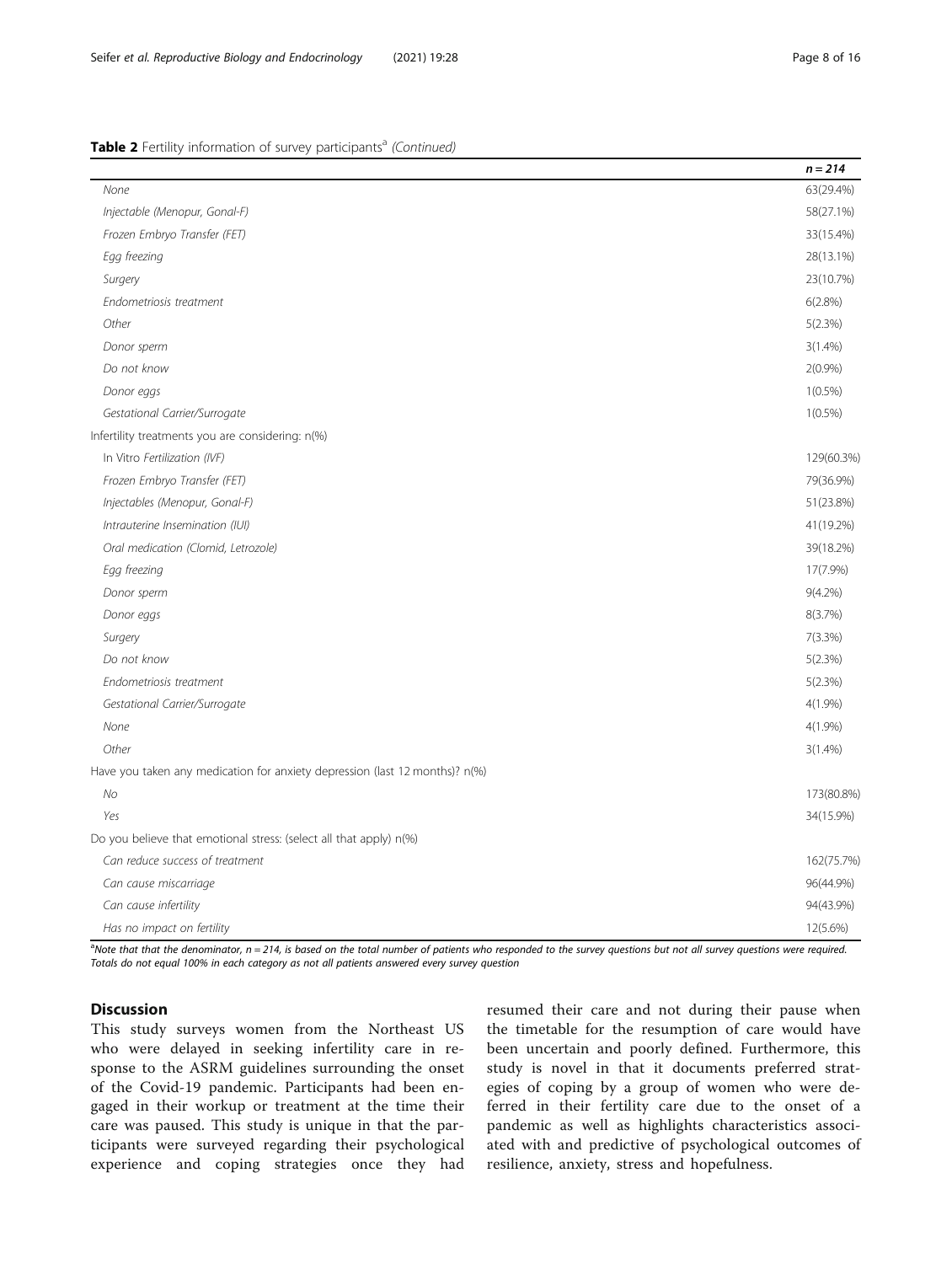# <span id="page-8-0"></span>Table 3 COVID-19 experience of survey participants<sup>a</sup>

|                                                                           | $n = 214$   |
|---------------------------------------------------------------------------|-------------|
| Were you required to shelter in place? n(%)                               |             |
| Yes                                                                       | 130(60.7%)  |
| No                                                                        | 64(29.9%)   |
| How many weeks were you sheltered in place? mean (sd)                     | 9.8(6)      |
| How many people besides you were sheltered in place? mean (sd)            | 1.5(1.1)    |
| Where were you working primarily during your treatment pause? n(%)        |             |
| At home                                                                   | 114(53.3%)  |
| At a workplace outside the home                                           | 61(28.5%)   |
| I was unemployed                                                          | 19(8.9%)    |
| Physical Health - rank during pause mean (sd)                             | 2.6(1.5)    |
| Mental Health - rank during pause mean (sd)                               | 2.4(1.3)    |
| Strain on Relationship - rank during pause mean (sd)                      | 3.6(1.5)    |
| Personal Safety - rank during pause mean (sd)                             | 3(1.3)      |
| Financial Situation - rank during pause mean (sd)                         | 3.7(1.4)    |
| Physical Health - rank currently mean (sd)                                | 2.3(1.4)    |
| Mental Health - rank currently mean (sd)                                  | 2.4(1.3)    |
| Strain on Relationship - rank currently mean (sd)                         | 3.8(1.5)    |
| Personal Safety - rank currently mean (sd)                                | 2.9(1.3)    |
| Financial Situation - rank currently mean (sd)                            | 3.8(1.3)    |
| Did you develop CV-19 symptoms during your pause of treatment? n(%)       |             |
| No                                                                        | 176(82.2%)  |
| Yes                                                                       | 19(8.9%)    |
| Did you test positive for CV-19 during your treatment pause? n(%)         |             |
| No                                                                        | 185(86.4%)  |
| Yes                                                                       | 10(4.7%)    |
| Were you hospitalized for CV-19 during your pause of treatment? n(%)      |             |
| No                                                                        | 193(90.2%)  |
| Yes                                                                       | $1(0.5\%)$  |
| Did your employment change (furloughed, reduced hours, lost job)? n(%)    |             |
| No                                                                        | 156(72.9%)  |
| Yes                                                                       | 39(18.2%)   |
| How did your fertility clinic inform you about changes in your care? n(%) |             |
| Phone call from nurse                                                     | 56(26.2%)   |
| Message on medical record (EMR) portal                                    | 43(20.1%)   |
| Phone call from physician                                                 | 38(17.8%)   |
| Email                                                                     | 19(8.9%)    |
| I wasn't informed by the clinic                                           | 17(7.9%)    |
| Phone call from other                                                     | $11(5.1\%)$ |
| I did not know there was national guidance                                | 8(3.7%)     |
| U.S. Postal Service                                                       | $1(0.5\%)$  |
| Did you feel part of the treatment decision making? n(%)                  |             |
| No                                                                        | 125(58.4%)  |
| Yes                                                                       | 68(31.8%)   |
| How did you feel about taking a pause? n(%)                               |             |
|                                                                           |             |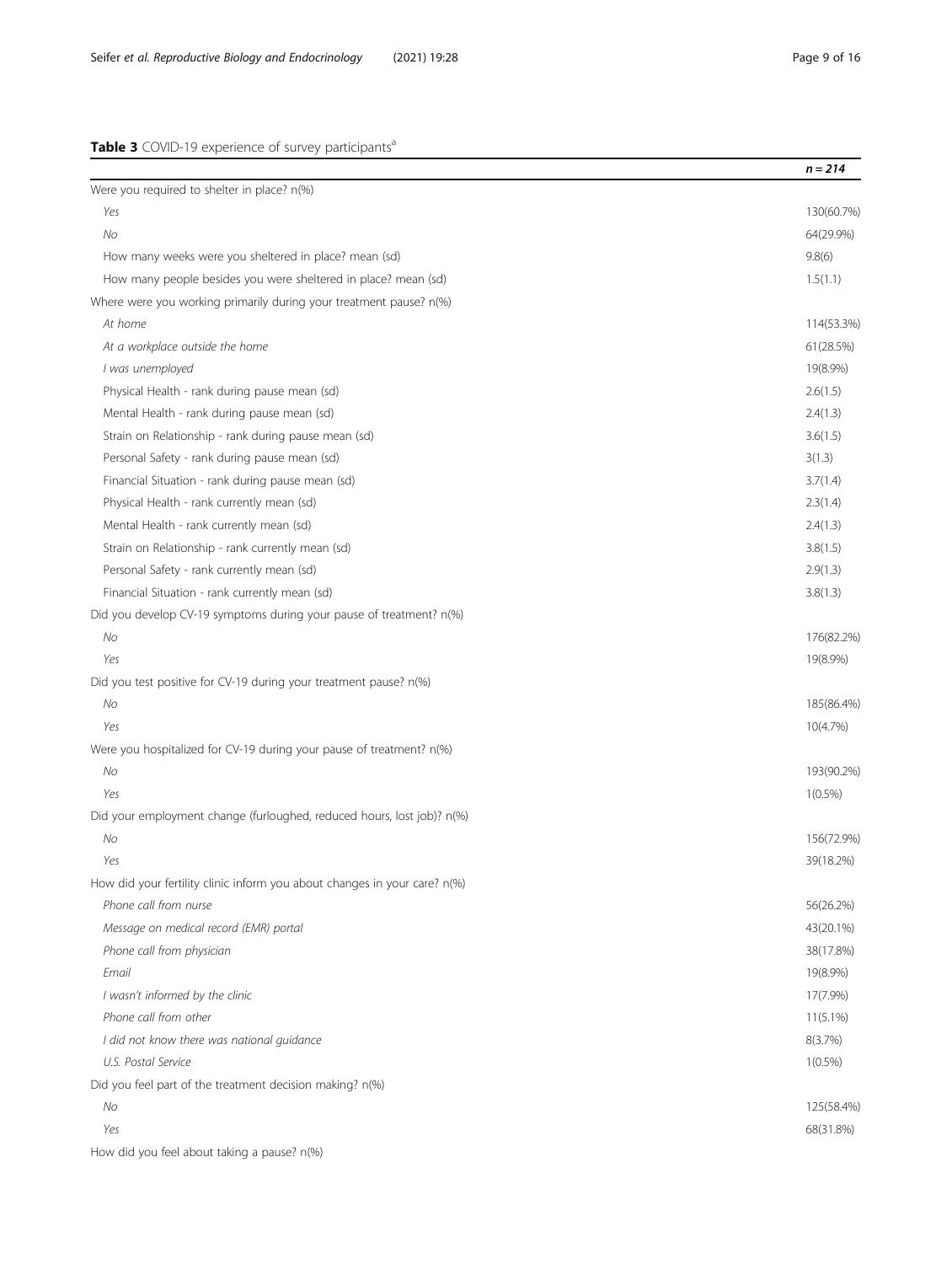# Table 3 COVID-19 experience of survey participants<sup>a</sup> (Continued)

|                                                                                  | $n = 214$  |
|----------------------------------------------------------------------------------|------------|
| frustrated but understood                                                        | 84(39.3%)  |
| understood due to the unknown risks to me and office staff                       | 44(20.6%)  |
| understood due to the unknown risks to me                                        | 35(16.4%)  |
| frustrated/angry but resolved over time                                          | 19(8.9%)   |
| frustrated and angry which persists today                                        | 8(3.7%)    |
| other                                                                            | $4(1.9\%)$ |
| How stressful was this pause from your fertility journey? mean (sd)              | 3.4(1.3)   |
| Compare the stress of the pause in your treatment to a previous life event? n(%) |            |
| none of the above                                                                | 83(38.8%)  |
| changing jobs                                                                    | 29(13.6%)  |
| illness of a close family member                                                 | 28(13.1%)  |
| to moving your residence                                                         | 21(9.8%)   |
| pregnancy loss                                                                   | 19(8.9%)   |
| death of a close family member                                                   | $9(4.2\%)$ |
| loss of a child                                                                  | $1(0.5\%)$ |
| Did your fertility clinic offer you mental health support services? n(%)         |            |
| No                                                                               | 120(56.1%) |
| Not sure                                                                         | 56(26.2%)  |
| Yes                                                                              | 18(8.4%)   |
| Did you seek mental health assistance while your treatment was delayed? n(%)     |            |
| <b>No</b>                                                                        | 162(75.7%) |
| Yes                                                                              | 32(15%)    |
| If so, did you find it to be helpful? n(%)                                       |            |
| Yes                                                                              | 28(13.1%)  |
| No                                                                               | $4(1.9\%)$ |

<sup>a</sup>Note that that the denominator, n = 214, is based on the total number of patients who responded to the survey questions but not all survey questions were required. Totals do

not equal 100% in each category as not all patients answered every survey question

The response rate of 29.2% was comparable to previous response rates reported on this topic ranging between 17 and 57% [\(22](#page-15-0)–[24](#page-15-0)). Other studies utilizing social media recruiting strategies have reported higher response rates ([5,](#page-14-0) [25\)](#page-15-0). Our survey only contained deidentified data and for this reason it was not possible to follow up on those who did not respond. No financial incentive had been provided or social media employed to incentivize participation in this study. Higher response rates have been noted in those who use financial incentives, social media, or a combination of social media and clinic recruitment ([5](#page-14-0)–[7\)](#page-14-0). We acknowledge that a relatively low response rate of 29.2% introduces the potential of selection bias by which patients who chose to fill out the survey may have been different than those that did not and thus may limit the generalizability of the findings. However, this limitation exists for the vast majority of surveys that have been published on this challenging subject and thus must be taken into consideration when reviewing such studies until prospective ones are conducted.

The demographic profile of the surveyed group included respondents from the Northeast with a mean age in their mid-thirties, heterogeneous in race/ethnicity, well-educated, mostly coupled with a partner without any children who were fully employed and moderately affluent. These demographics are probably representative of most infertility practices in urban regions of the Northeast and therefore are a limited sample with respect to the entire US as well as having been disproportionately affected by COVID cases in the initial few months when the pause was in effect. These patients may have also been struggling with other stressors (including job impacts, illness in loved ones) pertinent to locations with higher COVID rates and therefore this may have contributed to a lower response rate. The participants reported a mean delay of 10 weeks after having been trying to conceive for a mean of 1.5 years. For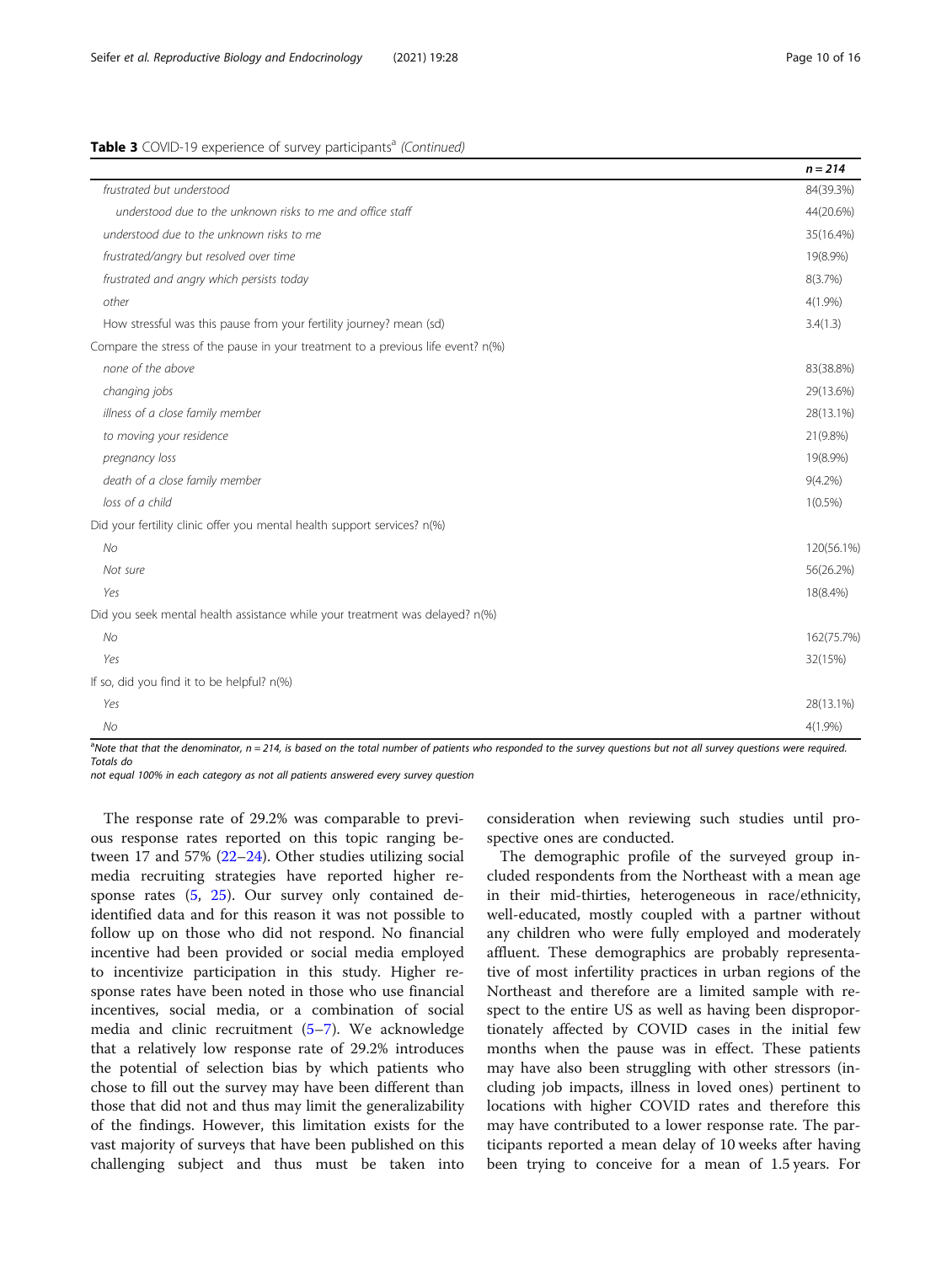# <span id="page-10-0"></span>Table 4 Coping strategies, anxiety, and resilience of survey participants<sup>a</sup>

|                                                               | $n = 214$  |
|---------------------------------------------------------------|------------|
| How often were the following coping skills in the top 5: n(%) |            |
| Established a daily routine                                   | 93(43.5%)  |
| Making sure I went outdoors regularly                         | 83(38.8%)  |
| Exercise                                                      | 82(38.3%)  |
| Maintaining social connection via phone/FaceTime/Zoom         | 68(31.8%)  |
| Working                                                       | 59(27.6%)  |
| Watching TV/films                                             | 47(22%)    |
| Affirmative statements such as we will make it through this   | 45(21%)    |
| Pets                                                          | 44(20.6%)  |
| Acknowledging what you are grateful for                       | 41(19.2%)  |
| Journaling                                                    | 37(17.3%)  |
| Sex with my partner                                           | 26(12.1%)  |
| Social networking (Facebook etc.)                             | 24(11.2%)  |
| Reading                                                       | 23(10.7%)  |
| Online support group                                          | 20(9.3%)   |
| Devotional activities (i.e. prayer)                           | 18(8.4%)   |
| Gardening                                                     | 18(8.4%)   |
| Meditation                                                    | 18(8.4%)   |
| Listening to music                                            | 16(7.5%)   |
| Other                                                         | 5(2.3%)    |
| Established a daily routine rank mean (sd)                    | 2.2(1.3)   |
| Exercise rank mean (sd)                                       | 2.3(1.1)   |
| Making sure I went outdoors regularly rank mean (sd)          | 2.4(1.2)   |
| Pets rank mean (sd)                                           | 2.5(1.2)   |
| Affirmative statements rank mean (sd)                         | 2.6(1.2)   |
| Maintaining social connection rank mean (sd)                  | 2.6(1.3)   |
| Devotional activities (i.e. prayer) rank mean (sd)            | 2.6(1.7)   |
| Listening to music rank mean (sd)                             | 3.1(1.3)   |
| Acknowledging what you are grateful for rank mean (sd)        | 3.2(1.5)   |
| Other rank mean (sd)                                          | 3.2(1.5)   |
| Working rank mean (sd)                                        | 3.3(1.3)   |
| Watching TV/films rank mean (sd)                              | 3.5(1.2)   |
| Reading rank mean (sd)                                        | 3.5(1.3)   |
| Sex with my partner rank mean (sd)                            | 3.5(1.4)   |
| Gardening rank mean (sd)                                      | 3.6(1.3)   |
| Meditation rank mean (sd)                                     | 3.7(1.1)   |
| Social networking (Facebook etc.) rank mean (sd)              | 3.8(1.3)   |
| Journaling rank mean (sd)                                     | 4.1(1.2)   |
| Online support group rank mean (sd)                           | 4.2(1.2)   |
| How many days per week did you exercise? mean (sd)            | 3.1(1.9)   |
| Did you go outside if weather permitted? n(%)                 |            |
| Yes                                                           | 165(77.1%) |
| No                                                            | 12(5.6%)   |
| How many times per week did you go outside? mean (sd)         | 5.2(3.2)   |
|                                                               |            |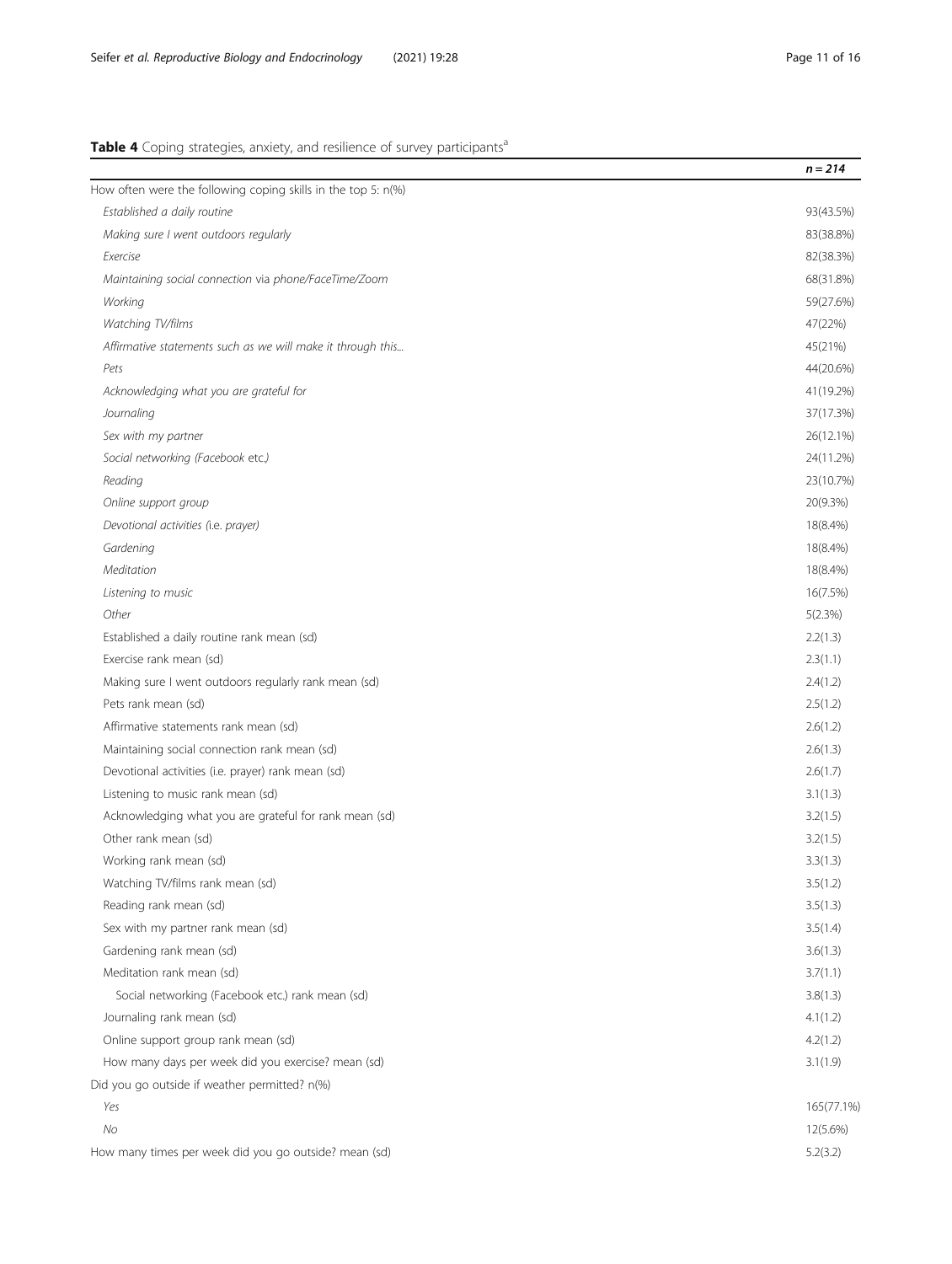# Table 4 Coping strategies, anxiety, and resilience of survey participants<sup>a</sup> (Continued)

|                                                                           | $n = 214$  |
|---------------------------------------------------------------------------|------------|
| Did you increase use of marijuana? n(%)                                   |            |
| I do not smoke marijuana                                                  | 156(72.9%) |
| No                                                                        | 14(6.5%)   |
| Yes                                                                       | $4(1.9\%)$ |
| Did you increase use of alcohol? n(%)                                     |            |
| No                                                                        | 68(31.8%)  |
| I do not drink alcohol                                                    | 54(25.2%)  |
| Yes                                                                       | 51(23.8%)  |
| Did your weight go up or down more than 5 lbs.? n(%)                      |            |
| No                                                                        | 108(50.5%) |
| Yes                                                                       | 68(31.8%)  |
| Weight change (lbs.) mean (sd)                                            | 3.5(5)     |
| Did you change your mind about the treatment you would pursue? n(%)       |            |
| No                                                                        | 149(69.6%) |
| Yes                                                                       | 27(12.6%)  |
| Did your treatment plans change because of financial considerations? n(%) |            |
| No                                                                        | 163(76.2%) |
| Yes                                                                       | 12(5.6%)   |
| Who was your greatest support person during this pause? n(%)              |            |
| partner                                                                   | 127(59.3%) |
| family member                                                             | 30(14%)    |
| self                                                                      | 10(4.7%)   |
| friend                                                                    | 8(3.7%)    |
| co-worker                                                                 | 2(0.9%)    |
| therapist                                                                 | 2(0.9%     |
| What are you going to do now? n(%)                                        |            |
| Continue with my original treatment plan                                  | 162(75.7%) |
| Move to another fertility clinic                                          | 8(3.7%)    |
| Postpone treatment                                                        | 8(3.7%)    |
| How hopeful were you about having a child before the pandemic? mean (sd)  | 4.1(1.1)   |
| How hopeful are you about having a child now? mean (sd)                   | 3.9(1.2)   |
| If such circumstances happen again, would you: n(%)                       |            |
| proceed with treatment if you could regardless of unknown risk            | 86(40.2%)  |
| undecided                                                                 | 49(22.9%)  |
| have a pause of several months to stay safe                               | 43(20.1%)  |
| STAI Score mean (sd)                                                      | 45(13.7)   |
| CDRISC 10 Score mean (sd)                                                 | 28.2(5.9)  |

a<br>Note that that the denominator, n = 214, is based on the total number of patients who responded to the survey questions but not all survey questions were required. Totals do

not equal 100% in each category as not all patients answered every survey question

those who had undergone previous treatment about a third were treated with IUI, a third with oral fertility medications and a third with assisted reproductive technology (ART) prior to their delay in treatment.

The mean anxiety score (STAI-6 score) was consistent with a state of high anxiety while the mean resilience score (CDRISC-10) indicated the lowest 25% of the general population for resilience at the time of resuming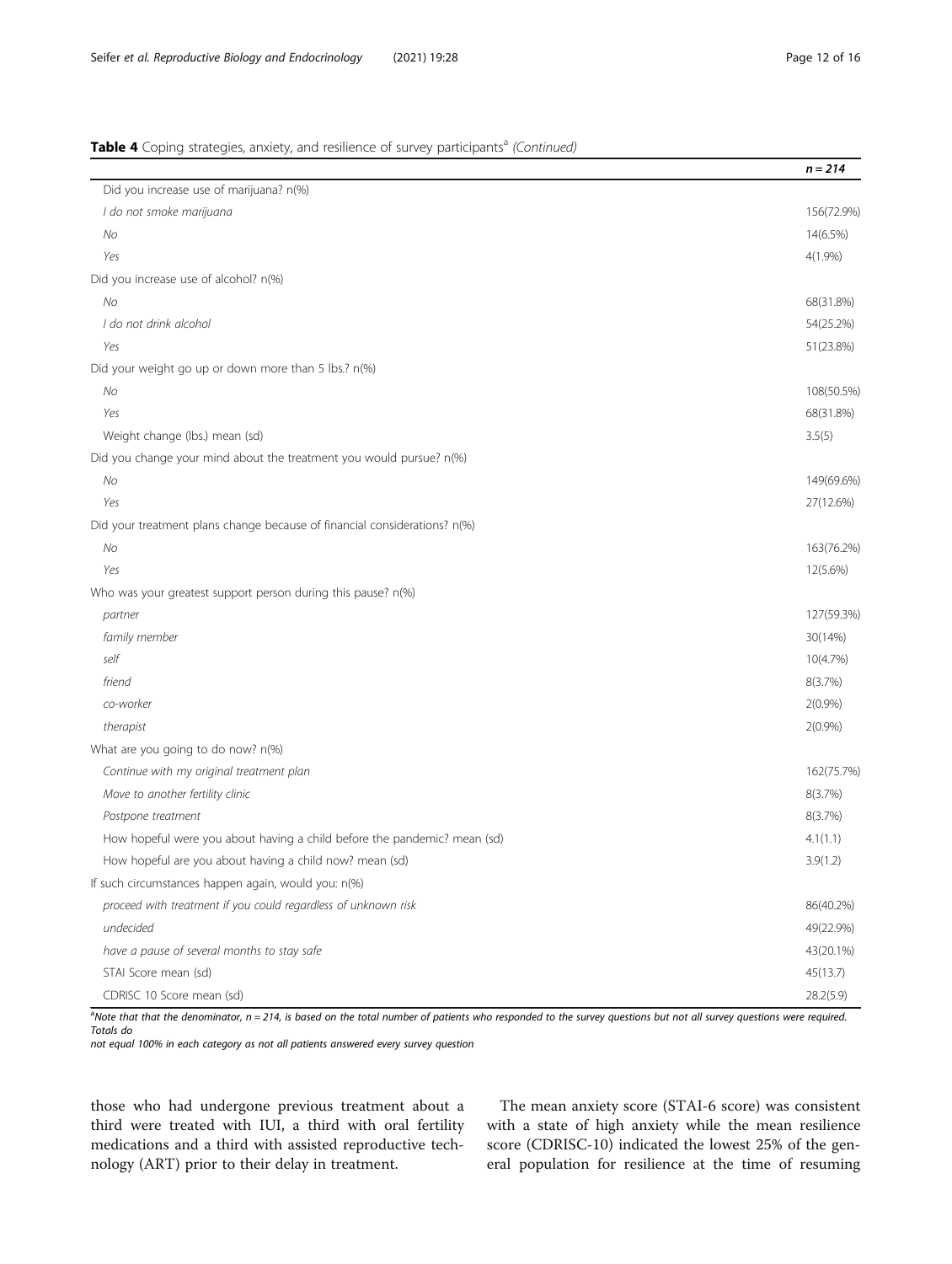| Outcome                                                                                                  | <b>Predictors</b>                                                                                |        | Stability Coefficient p- | Value       |
|----------------------------------------------------------------------------------------------------------|--------------------------------------------------------------------------------------------------|--------|--------------------------|-------------|
| STAI Score<br>(Anxiety)                                                                                  | Relationship Status - Single living alone                                                        | .55    | 1.02                     | $.0001*$    |
|                                                                                                          | Has confirmed infertility diagnosis - Yes                                                        | .46    | .51                      | $.0001*$    |
|                                                                                                          | Initial feelings about taking a pause -understood due to the unknown risks to me<br>and/or staff | .49    | $-.44$                   | $.0003*$    |
|                                                                                                          | CDRISC 10 Score (Resilience)                                                                     | .86    | $-.31$                   | $< 0.0001*$ |
|                                                                                                          | Considering IUI as infertility treatment                                                         | .47    | .29                      | .123        |
| CDRISC-10 Score (Resilience)                                                                             | Employment - Full-time homemaker                                                                 | .48    | $-1.01$                  | $.03*$      |
|                                                                                                          | Race/ethnicity - Non-Hispanic Black                                                              | .32    | .65                      | $.035*$     |
|                                                                                                          | Location of work - I was unemployed                                                              | .39    | .51                      | .06         |
|                                                                                                          | Had oral medication as prior infertility treatment                                               | .79    | $-.48$                   | $.003*$     |
|                                                                                                          | STAI Score (Anxiety)                                                                             | .85    | $-.31$                   | $< .0001*$  |
| Stress of Journey Score                                                                                  | Point in evaluation that treatment was paused - I have not paused                                | .78    | $-.95$                   | $.003*$     |
| Initial feelings about taking a pause - understood due to the unknown risks to me<br>and/or office staff | .95                                                                                              | $-.55$ | $< 0.0001*$              |             |
|                                                                                                          | Felt part of treatment decision making process - Yes                                             | .77    | $-.34$                   | $.036*$     |
|                                                                                                          | STAI Score (Anxiety)                                                                             | .92    | .28                      | $< 0.001*$  |
|                                                                                                          | Number of weeks patient believes fertility journey was delayed                                   | .95    | .26                      | $< .0001*$  |
| Hopefulness about having a<br>child now                                                                  | Therapy - sought therapy and did not help                                                        | .58    | $-1.41$                  | $.002*$     |
|                                                                                                          | Changed treatment plans due to financial considerations                                          | .76    | $-.93$                   | $.001*$     |
|                                                                                                          | Point in evaluation that treatment was paused - During IVF treatment prior to egg<br>retrieval   | .32    | $-.52$                   | $.042*$     |
|                                                                                                          | Hopefulness about having a child prior to pandemic                                               | .99    | .41                      | $< .0001*$  |
|                                                                                                          | STAI Score (Anxiety)                                                                             | .99    | $-.32$                   | $< .0001*$  |

<span id="page-12-0"></span>Table 5 Multivariate analysis on outcomes of interest

care. Esposito et al. [\(5](#page-14-0)) found a mean STAI score of 49.8 which was consistent with our study's findings. They had five top major concerns during the pause. These were in order of importance from most to least: mental health, physical health, personal safety, strain on their relationship with their partner and concern regarding their financial situation. These same concerns remained after the pause and upon resumption of care, but physical health became the first concern, while mental health was the second concern. It is speculated that during the delay the stress of not knowing when infertility care would resume accompanied by the additional stresses of daily living during the early phases of Covid − 19 resulted in the primary concern for participants' mental health. Once fertility care resumed with likely increase in limited activity outside the home, concern over physical health took priority for participants. Those that could relate the stress of the pause that they were feeling after resumption of their care to a different life event compared it to changing jobs  $($ > 13%), illness of a close family member  $($ > 13%), moving their residence  $($  < 10%) or having suffered a pregnancy loss (< 10%). The intensity of their responses seemed to have been less compared to those reported from an infertility practice at Columbia in New York City during the worse part of the pandemic [\(23\)](#page-15-0). Most likely this difference in perceived intensity was due to the difference in timing that each study made their inquiries ie. early beginning of pandemic in New York City ([23](#page-15-0)) versus our current study after the resumption of care months later during the pandemic.

The five most preferred coping strategies that may have helped in mitigating stress and anxiety included establishing a daily routine, going outside regularly, exercising, maintaining a social connection via phone, social media or Zoom or working from home. Each of these coping strategies offered psychological benefits which have been elaborated elsewhere. Hou et al. ([26\)](#page-15-0) have discussed the value of primary routines such as work, maintaining hygiene and sleep as well as secondary routines such as exercise and social interaction, on mental health during periods of acute stress.

High anxiety scores and previous history of receiving oral medications correlated with having less resilience at the time of resuming fertility care. Expectedly, anxiety and resilience showed a negative correlation with one another. Participants were sheltered in place for a mean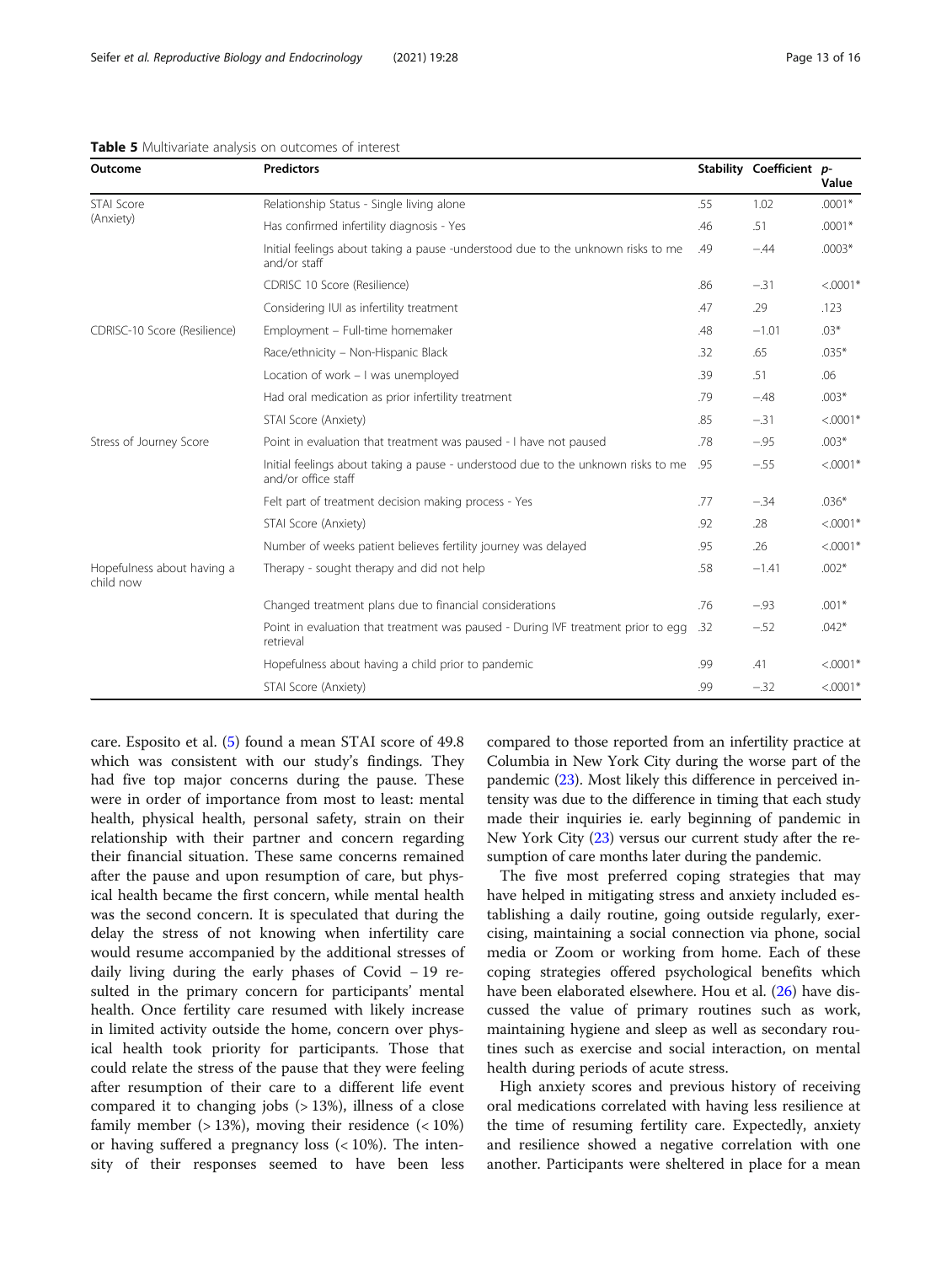of 9.8 weeks and a delay in their resumption of care for a mean of 10 weeks. Our findings were consistent with those of other investigators. While quarantine (shelter in place) can be a necessary preventative measure during an infectious disease outbreak, it is often associated with a negative psychological impact ([27\)](#page-15-0). According to data published by Ben-Kimhy et al. [\(24\)](#page-15-0), Covid-19 has introduced new stressors and levels of anxiety for infertility patients. Closures of clinics, which resulted in deferred fertility treatments, led to a sharp increase in anxiety and depression among patients undergoing IVF [\(24](#page-15-0)). Many women in their mid-thirties are acutely aware that their fertility and the opportunity for treatment is time sensitive. As a result, the indefinite suspension of fertility treatment can have a large emotional, psychological, and financial impact on these patients ([23\)](#page-15-0).

Women were more likely to be less stressed at the time of completing the survey if they tended to be optimistic and resilient about their reproductive future. Decreased anxiety was associated with increased hopefulness about having a child and higher resilience scores while increased anxiety was associated with higher reported stress scores. Variables associated with a more stressful journey included not feeling part of the decision-making process, having a higher anxiety score, having persistent feelings of frustration and anger about the pause, comparing the pause to a pregnancy loss and having an increased delay in treatment. Increased anxiety and having to change treatment plans due to financial considerations were associated with less hopefulness about having a child at the time of completing the survey.

A racial designation of Non-Hispanic Black was predictive of more resilience. There is some research to suggest that Black Americans may be more resilient than white Americans ([28](#page-15-0)). As Assari notes "… lack of preparedness and experience with previous stressors may place whites at the highest risk of poor outcomes when life gets out of control. Minority groups, on the other hand, have consistently lived under economic and social adversities which has given them firsthand experience and ability to believe that they can handle the new stressors. For blacks a stressor is anything but new. They have mastered their coping skills." COVID-19 has been likened to life getting out of control.

It has been shown that anxiety is the biggest psychological obstacle for infertile patients ([29\)](#page-15-0). However, social support is an important factor in mitigating the experience of anxiety. Personal resources work as a protective factor in times of crisis and aid in reducing levels of distress ([24\)](#page-15-0). It has been noted that stress from infertility decreases as resources and strategies related to social coping increase ([30](#page-15-0)). Women with infertility experience more anxiety when they perceive low levels

of social support from their partners and other family members [\(29\)](#page-15-0). Also, individuals with higher levels of resilience are better equipped to actively apply social coping methods ([31](#page-15-0)). Closures of clinics, which resulted in deferred fertility treatments, can lead to an increase in anxiety and depression among patients undergoing IVF ([24\)](#page-15-0). For many, fertility treatments are time sensitive therefore, the indefinite suspension of fertility treatment can have a large emotional, psychological, and financial impact on patients [\(23](#page-15-0)).

Alvord and Grados [\(32](#page-15-0)) have noted that resiliency is a set of competencies and skills that can be learned. Others have noted that the availability of community support systems outside the family can bolster resilience ([33\)](#page-15-0). They note that resilience training can be preventative for both healthy and at-risk populations as well as therapeutic for those with clinical symptoms. Fertility clinics with mental health providers embedded in them can provide such training or refer out to providers with the requisite knowledge to work with the infertility population.

Based on the findings of this survey and others  $(5-7)$  $(5-7)$  $(5-7)$  $(5-7)$  $(5-7)$ it is likely that additional waves of this or other pandemics will interrupt service delivery. Prior to and in anticipation of a pause in treatment the clinical staff should consider the following. Employ pretreatment screening for psychological distress and provide referral sources ([34\)](#page-15-0). Utilize a patient centered approach to care ([22,](#page-15-0) [35](#page-15-0), [36](#page-15-0)). Approach each patient in the most reassuring manner possible while acknowledging that anxiety and stress are normal reactions to this type of situation. Include a discussion about resuming care as soon as clinical staff is convinced it is safe for patients to resume to minimize the indefiniteness of the situation. When possible, clinical staff should allow patients to be part of the decision-making process. A mention of coping skills that might be beneficial and address their potential mental or physical health concerns during the upcoming pause in care may mitigate their stress as they await a resumption of their care. Suggested coping skills might include establishing a daily routine, going outside regularly, exercising, maintaining a social connection via phone, social media or Zoom and/or working from home or anything they are aware of that was useful to them during their previous experience with the pandemic. Suggest, if patient is in a significant relationship, that leaning on each other's partner during this crisis may be beneficial.

# **Conclusions**

We conducted a patient survey of two Northeast academic fertility practices in the US at the time of resumption of fertility care to assess the psychological experience and coping strategies of patients pausing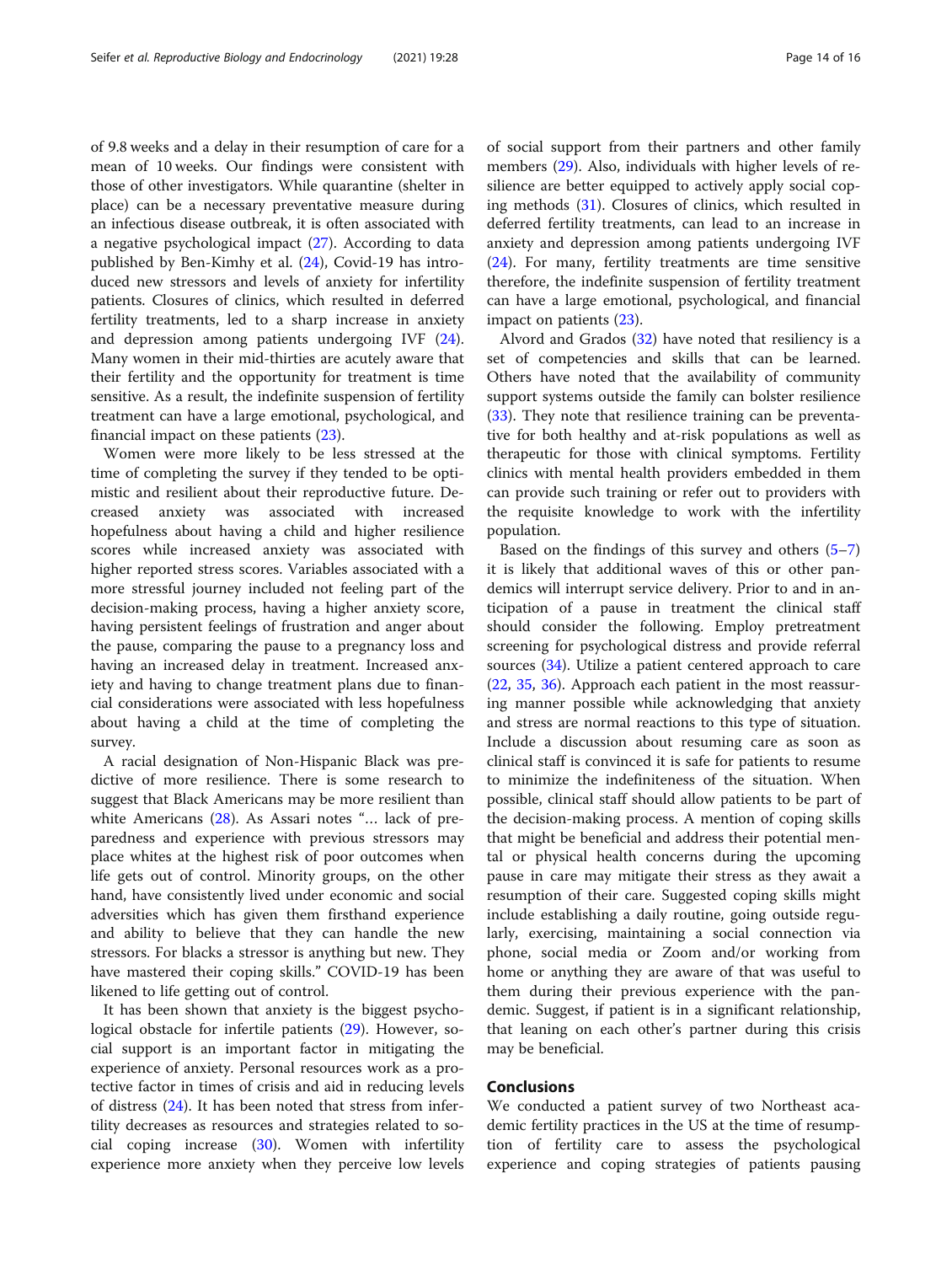<span id="page-14-0"></span>their care due to Covid-19. We determined specific factors that were associated and predictive of resilience, anxiety, stress and hopefulness.

The top 5 ranked coping skills from a choice of 19 were establishing a daily routine, going outside regularly, exercising, maintaining social connection via phone, social media or Zoom and continuing to work. Having a history of anxiety and having received oral medication as prior infertility treatment were associated with lower resilience. Increased hopefulness about having a child at the time of completing the survey and higher resilience scores were associated with decreased anxiety. Higher reported stress scores were associated with increased anxiety. Multiple multivariate regression showed being non-Hispanic black to be predictive of more resilience while variables predictive of less resilience were being a full-time homemaker, having received oral medication as prior infertility treatment and having higher scores on the STAI-6.

Prior to and in anticipation of further pauses in treatment the clinical staff should employ pretreatment screening for psychological distress and provide referral sources. In addition, utilization of patient centered approach to care should be considered. Other recommendations to mitigate stress are described.

#### Abbreviations

ASRM: American Society for Reproductive Medicine; STAl-6: Six-item shortform State Trait Anxiety Inventory; CD-RISC-10: 10-item Connor-Davidson Resilience Scale; IRB: Institutional Review Board; PGT-A: Preimplantation genetic testing for aneuploidy; LASSO: Least Absolute Shrinkage and Selection Operator; IUI: Intrauterine insemination; IVF: In vitro fertilization; FET: Frozen embryo transfer

## Acknowledgements

Not applicable.

#### Authors' contributions

DBS was involved in project design, recruitment, analysis, composition and revision of the manuscript. WDP was involved in project design, analysis and composition and revision of the manuscript. AA was involved in statistical analysis, composition and revision of the manuscript. TG was involved in recruitment and revising the manuscript. AHB was involved in recruitment and revising the manuscript. BRW was involved in recruitment and revising the manuscript. BDB was involved in recruitment, composition and revision of the manuscript. HJL was involved in recruitment and revising the manuscript. The author(s) read and approved the final manuscript.

# Funding

None.

## Availability of data and materials

The datasets during and/or analysed during the current study available from the corresponding author on reasonable request.

#### Ethics approval and consent to participate

IRB exempt status was granted at both Yale University School of Medicine and Albert Einstein School of Medicine.

# Consent for publication

Not applicable.

## Competing interests

The authors declare that they have no competing interests in this section.

## Author details

<sup>1</sup>Department Obstetrics, Gynecology and Reproductive Sciences, Yale School of Medicine, New Haven, CT, USA. <sup>2</sup> Department of Obstetrics and Gynecology, Sidney Kimmel Medical College, Thomas Jefferson University, Philadelphia, PA, USA. <sup>3</sup>Department of Psychiatry, Dartmouth Hitchcock Medical Center, Lebanon, New Hampshire, USA. <sup>4</sup>Department Obstetrics & Gynecology and Women's Health, Albert Einstein School of Medicine, Bronx, NY, USA. <sup>5</sup> Department of Psychology, La Salle University, Philadelphia, PA USA.

## Received: 14 January 2021 Accepted: 17 February 2021 Published online: 23 February 2021

#### References

- 1. Sexton MB, Byrd MR, von Kluge S. Measuring resilience in women experiencing infertility using the CD-RISC: examining infertility-related stress, general distress, and coping styles. J Psychiatr Res [Internet]. 2010;44(4):236– 41. Available from:. <https://doi.org/10.1016/j.jpsychires.2009.06.007>.
- 2. Cousineau TM, Domar AD. Psychological impact of infertility. Best Pract Res Clin Obstet Gynaecol. 2007;22(1):293–308.
- 3. Greil AL, Slauson-Blevins KMJ. The experience of infertility: a review of recent literature. Sociol Heal Illn. 2009;32:140–62.
- 4. Galst JP. The elusive connection betweenstress and infertility: a research review with clinical implications. J Psychother Integr. 2018;28(1):1–13.
- 5. Esposito V, Rania E, Lico D, Pedri S, Fiorenza A, Strati MF, et al. Influence of COVID-19 pandemic on the psychological status of infertile couples. Eur J Obstet Gynecol Reprod biol [internet]. 2020;253:148–53. Available from. <https://doi.org/10.1016/j.ejogrb.2020.08.025>.
- 6. Gordon JL, Balsom AA. The psychological impact of fertility treatment suspensions during the COVID-19 pandemic. PLoS One [Internet]. 2020;15(9 September):1–13. Available from: [https://doi.org/10.1371/journal.pone.02392](https://doi.org/10.1371/journal.pone.0239253) [53](https://doi.org/10.1371/journal.pone.0239253)
- 7. Boivin J, Harrison C, Mathur R, Burns G, Pericleous-Smith A, Gameiro S. Patient experiences of fertility clinic closure during the COVID-19 pandemic: appraisals, coping and emotions. Hum Reprod. 2020;35(11):2556–66.
- Connor KM, Davidson JRT. Development of a new resilience scale: the Connor-Davidson resilience scale (CD-RISC). Depress Anxiety. 2003;18(2):76– 82.
- 9. Chen TH, Chang SP, Tsai CF, Juang KD. Prevalence of depressive and anxiety disorders in an assisted reproductive technique clinic. Hum Reprod. 2004; 19(10):2313–8.
- 10. Li Y, Zhang X, Shi M, Guo S, Wang L. Resilience acts as a moderator in the relationship between infertility-related stress and fertility quality of life among women with infertility: a cross-sectional study. Health Qual Life Outcomes. 2019;17(1):1–9.
- 11. Marteau TM, Bekker H. The development of a six-item short-form of the state scale of the Spielberger state—trait anxiety inventory (STAI). Br J Clin Psychol. 1992;31(3):301–6.
- 12. Chlan L, Savik K, Weinert CVO-11. Development of a Shortened State Anxiety Scale From the Spielberger State-Trait Anxiety Inventory (STAI) for Patients Receiving Mechanical Ventilatory Support. J Nurs Meas [Internet]. (3):283–2003. Available from: [https://connect.springerpub.com/content/](https://connect.springerpub.com/content/sgrjnm/11/3/283) [sgrjnm/11/3/283](https://connect.springerpub.com/content/sgrjnm/11/3/283)
- 13. Tluczek A, Henriques JB, Brown RL. Support for the reliability and validity of a six-item state anxiety scale derived from the state-trait anxiety inventory. J Nurs Meas. 2009;17(1):19–28.
- 14. Goldman KN, Blakemore J, Kramer Y, McCulloh DH, Lawson A, Grifo JA. Beyond the biopsy: predictors of decision regret and anxiety following preimplantation genetic testing for aneuploidy. Hum Reprod. 2019;34(7): 1260–9.
- 15. Campbell-Sills L, Stein MB. Psychometric analysis and refinement of the connor–davidson resilience scale (CD-RISC): Validation of a 10-item measure of resilience. J Trauma Stress [Internet]. 2007;20(6):1019–28. Available from. <https://doi.org/10.1002/jts.20271>.
- 16. Kong L, Fang M, Ma T, Li G, Yang F, Meng Q, et al. Positive affect mediates the relationships between resilience, social support and posttraumatic growth of women with infertility. Psychol Heal Med. 2018;23(6):707–16.